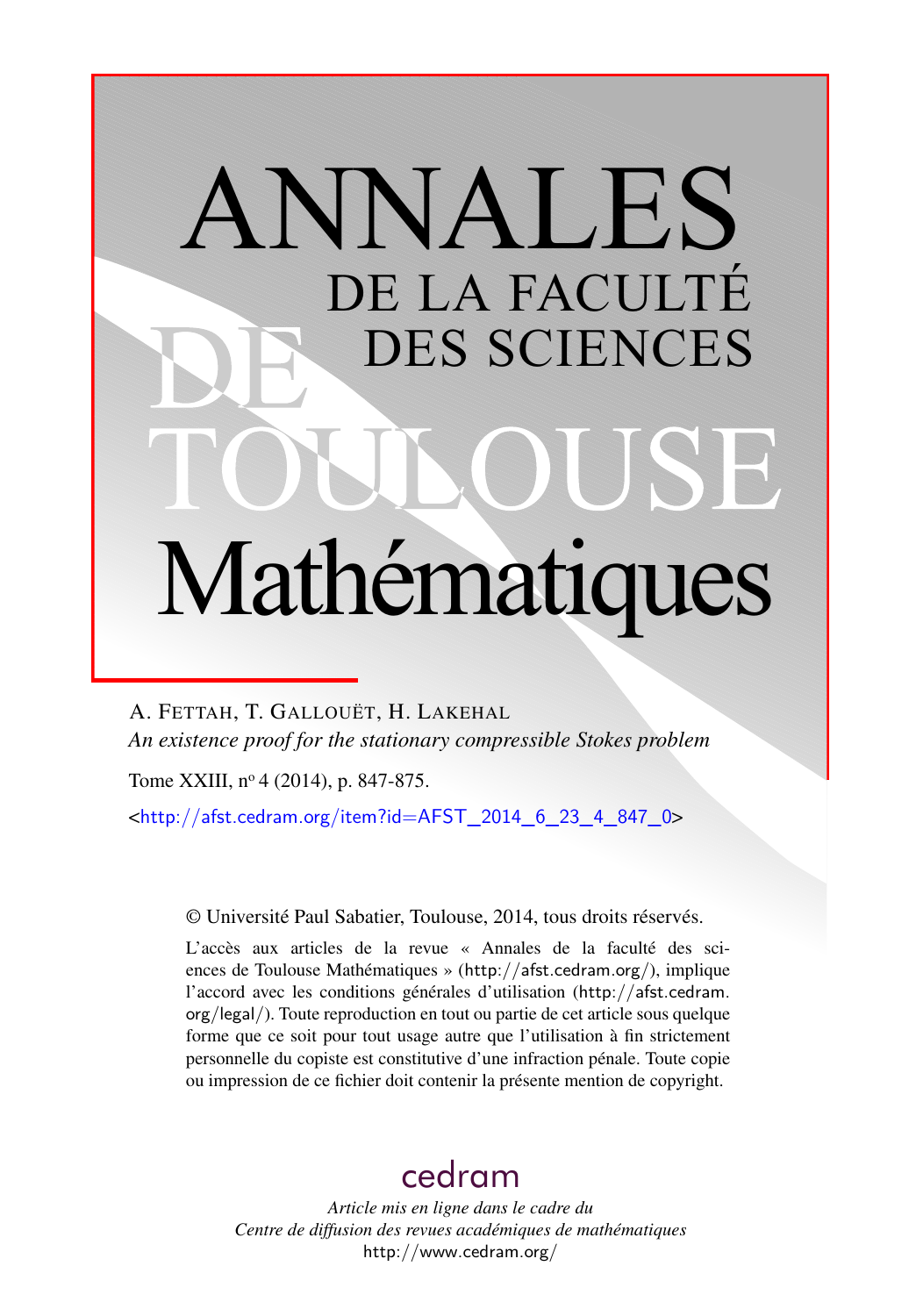### An existence proof for the stationary compressible Stokes problem

A. FETTAH<sup>(1)</sup>, T. GALLOUET<sup>(2)</sup>, H. LAKEHAL<sup>(3)</sup>

 $ABSTRACT.$  — In this paper, we prove the existence of a solution for a quite general stationary compressible Stokes problem including, in particular, gravity effects. The Equation Of State gives the pressure as an increasing superlinear function of the density. This existence result is obtained by passing to the limit on the solution of a viscous approximation of the continuity equation.

 $R$ ÉSUMÉ. — Dans cet article, nous prouvons l'existence d'une solution pour le probl`eme de Stokes compressible stationnaire en tenant compte, en particulier, des effets gravitaires. L'équation d'état donne la pression comme une fonction strictement croissante superlinéaire de la densité. L'existence de solution est obtenue en passant à la limite sur une approximation visqueuse de l'équation de continuité.

thierry.gallouet@univ-amu.fr

 $(*)$  Reçu le 06/06/2013, accepté le 19/02/2014

 $(1)$  I2M, Université d'Aix-Marseille, 39 rue Joliot Curie, 13453 Marseille cedex 13, France

afettah@cmi.univ-mrs.fr

 $(2)$  I2M, Université d'Aix-Marseille, 39 rue Joliot Curie, 13453 Marseille cedex 13, France

 $(3)$  Université de Skikda, B.P.26 route d'El-Hadaiek, 21000, Algérie mer2iam@yahoo.fr

Article proposé par David Lannes.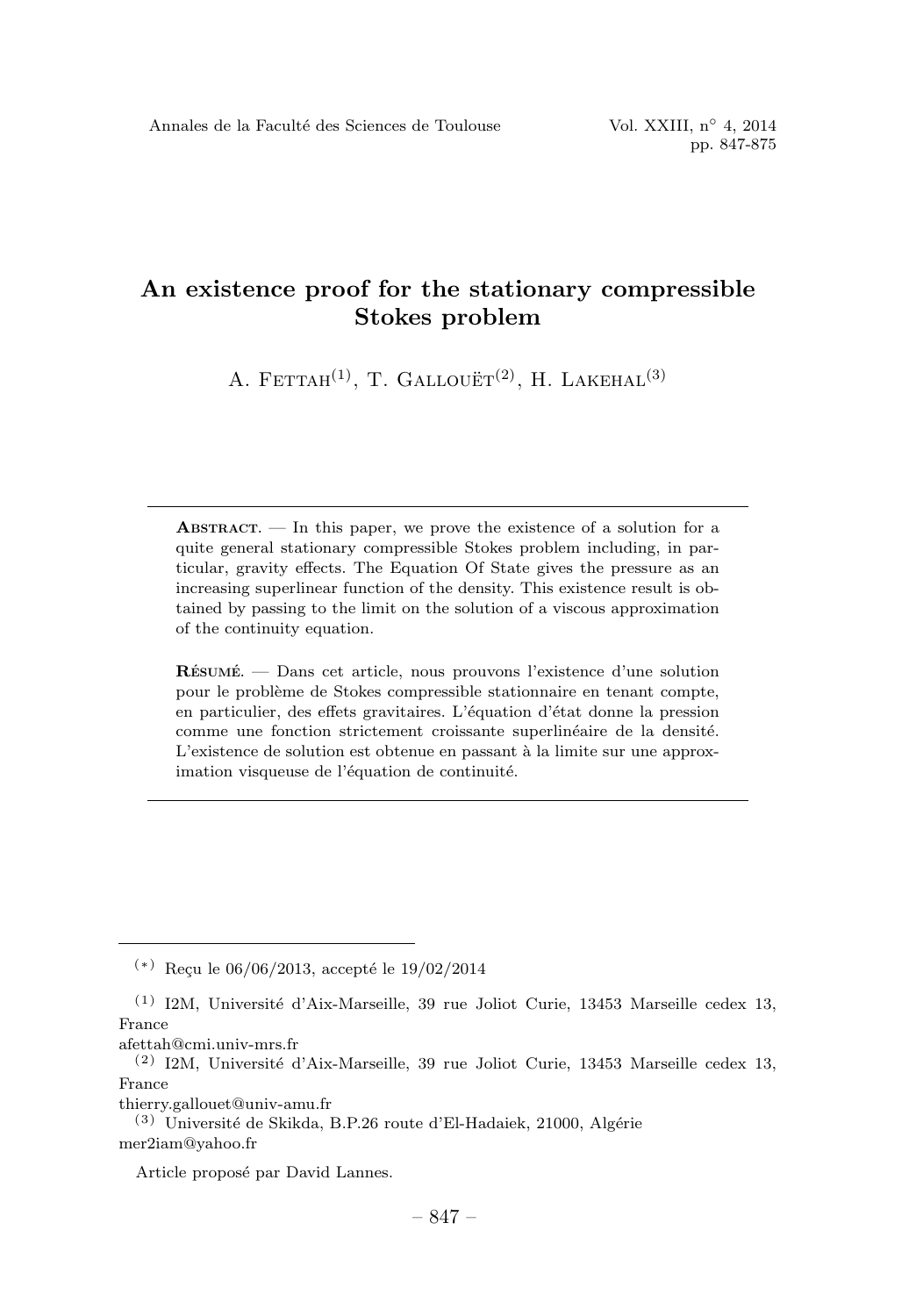A. Fettah, T. Gallouët, H. Lakehal

#### 1. Introduction

We consider the following problem:

$$
-\Delta u + \nabla p = f(x, \rho) \text{ in } \Omega,
$$
\n(1.1a)

$$
u = 0 \text{ on } \partial\Omega,\tag{1.1b}
$$

$$
\operatorname{div}(\varphi(\rho)u) = 0 \text{ in } \Omega,\tag{1.1c}
$$

$$
\rho \geqslant 0 \text{ in } \Omega,\tag{1.1d}
$$

$$
\int_{\Omega} \rho dx = M,\tag{1.1e}
$$

$$
p = \eta(\rho) \text{ in } \Omega. \tag{1.1f}
$$

This problem is classical in fluid mechanics. In this case,  $u$  is a vector valued function and stands for the velocity of the fluid. The functions  $p$ and  $\rho$  stand for the pressure and the density of the fluid (then  $\rho \geq 0$  is necessary).Equation (1.1a) is the momentum equation, it is completed with the natural Dirichlet boundary condition  $(1.1b)$ . The function f represent a forcing term, including gravity effect, a main example is  $f(x, \rho) = \tilde{f}(x) + g\rho$ , where  $g$  is the gravity constant. Equation (1.1c) is generally written with  $\varphi(\rho) = \rho$  and corresponds to the mass conservation (or continuity equation). The total mass of the fluid is given by (1.1e). Finally (1.1f) is the Equation Of State (generally denoted as EOS). A main example is  $\eta(\rho) = \rho^{\gamma}$  with  $\gamma = 5/3$  or 7/5, or, more generally,  $\gamma > 1$  (the case  $\gamma = 1$  has also some interest and can be treated if f does not depend on  $\rho$ , see for instance [11], in this case it is simpler).The Stokes equations and, more generally, the Navier-Stokes equation, in the evolution case and in the steady state case, are extensively used for a long time as models for fluid mechanics in the incompressible case (that is the case where  $\rho$  is a constant) and in the compressible case.For the compressible case, a very well known paper is, for instance,  $[12]$ , see also  $[19]$  or  $[1]$ . For the mathematical point de view, the existence of a weak solution for the incompressible evolution Navier-Stokes equations is due to J. Leray in the pioneering paper  $[15]$ . In the compressible case, the first result is due to P. L. Lions [16] (for  $p = \rho^{\gamma}, \gamma > 9/5$ ).

Notations: For  $a, b \in \mathbb{R}^N$ ,  $a \cdot b$  denotes the usual scalar product of a and b in  $\mathbb{R}^N$  and  $|a|^2 = a \cdot a$ . For  $a = (a_1, \ldots, a_N)$  and  $b = (b_1, \ldots, b_N)$  with  $a_i$ ,  $b_i \in \mathbb{R}^N \text{ (for } i \in \{1, ..., N\}\text{), we set } a : b = \sum_{i=1}^N a_i \cdot b_i \text{ and } |a|^2 = a : a.$ 

The set  $\Omega$  is a connected bounded open set of  $\mathbb{R}^N$ ,  $N = 2$  or 3, with a Lipschitz continuous boundary. The real  $M$  is positive. The function  $f$ :  $\Omega \times \mathbb{R} \to \mathbb{R}^N$  satisfies the following hypothesis: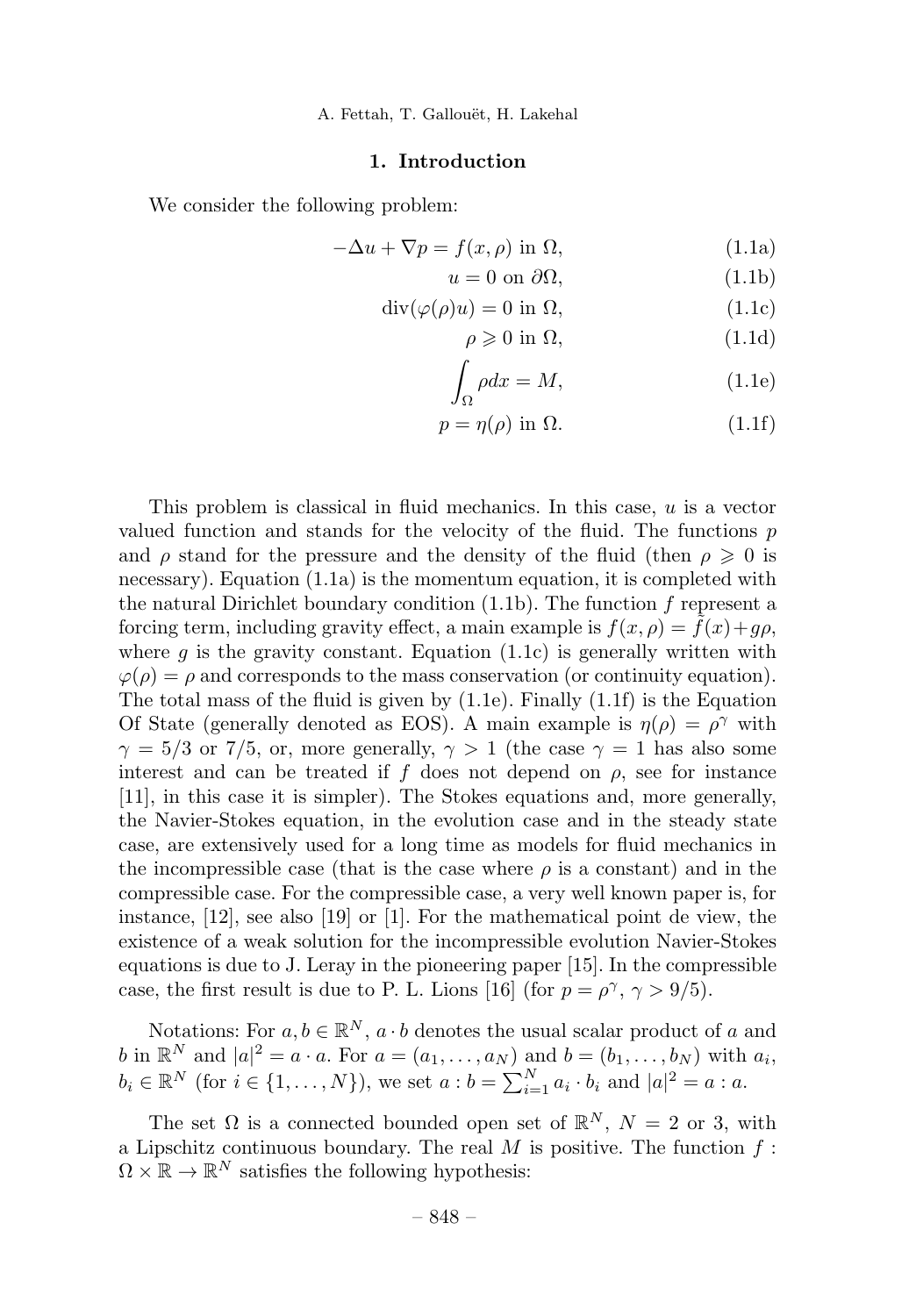Viscous approximation for compressible Stokes problem

 $\sqrt{ }$  $\bigg\}$  $\overline{a}$  $f(x, s)$  is measurable with respect to  $x \in \Omega$  for all  $s \in \mathbb{R}$ and is continuous with respect to  $s \in \mathbb{R}$  for a.e.  $x \in \Omega$ . There exists  $B > 0$  and  $H \in L^2(\Omega)$  such that, for a.e.  $x \in \Omega$  and all  $s \in \mathbb{R}, |f(x, s)| \leq B(H(x) + |s|).$ (1.2)

The first part of Condition  $(1.2)$  (before the bound on f) is also called the Caratheodory condition and a function  $f(x, s)$  satisfying this condition is usually called a Caratheodory function.

The function  $\eta$  satisfies:

$$
\eta \in C(\mathbb{R}_+, \mathbb{R}_+), \ \eta(0) = 0, \ \eta \text{ is increasing}, \tag{1.3a}
$$

$$
\liminf_{s \to +\infty} \eta(s)/s = +\infty. \tag{1.3b}
$$

The function  $\varphi$  is an increasing Lipschitz continuous function from  $\mathbb R$  to  $\mathbb R$ and  $\varphi(0) = 0$ . Then, there exists a constant  $L > 0$  such that

$$
\varphi \text{ is increasing,}
$$
\n
$$
\varphi(0) = 0 \text{ and, for all } s_1, s_2 \in \mathbb{R}, |\varphi(s_1) - \varphi(s_2)| \le L|s_1 - s_2|. \tag{1.4b}
$$

Remark 1.1. – The hypothesis  $\eta(0) = 0$  is not a restriction since p can be replaced by  $(p - \eta(0))$  in the momentum equation (Equation (1.1a)), and the EOS (Equation (1.1f)) can be written as  $p - \eta(0) = \eta(\rho) - \eta(0)$ . On the contrary, the hypothesis  $\varphi(0) = 0$  is important. In fact, this hypothesis allow us to prove that any solution  $\rho$  (for u given) of a regularized version (by adding some viscosity) of the mass equation  $(1.1c)$  has a constant sign (and then is positive if (1.1e) is satisfied with  $M > 0$ ). This is related to the fact that  $\rho = 0$  is solution of (1.1c) which is not true if  $\varphi(0) \neq 0$  (since, in general  $u$  is not divergence free), see Section 2. Passing to the limit as the added viscosity tends to 0 leads to a nonnegative weak solution  $\rho$  of  $(1.1c)$  $(and (1.1d)$  is true).

DEFINITION 1.2. — Let  $M > 0$  and  $\Omega$  be a connected bounded open set of  $\mathbb{R}^N$  (N = 2 or 3) with a Lipschitz continuous boundary. Assume that  $(1.2)$ ,  $(1.3)$  and  $(1.4)$  are fulfilled. A weak solution of Problem  $(1.1)$  is a function  $(u, p, \rho) \in \mathrm{H}_0^1(\Omega)^N \times \mathrm{L}^2(\Omega) \times \mathrm{L}^2(\Omega)$  satisfying: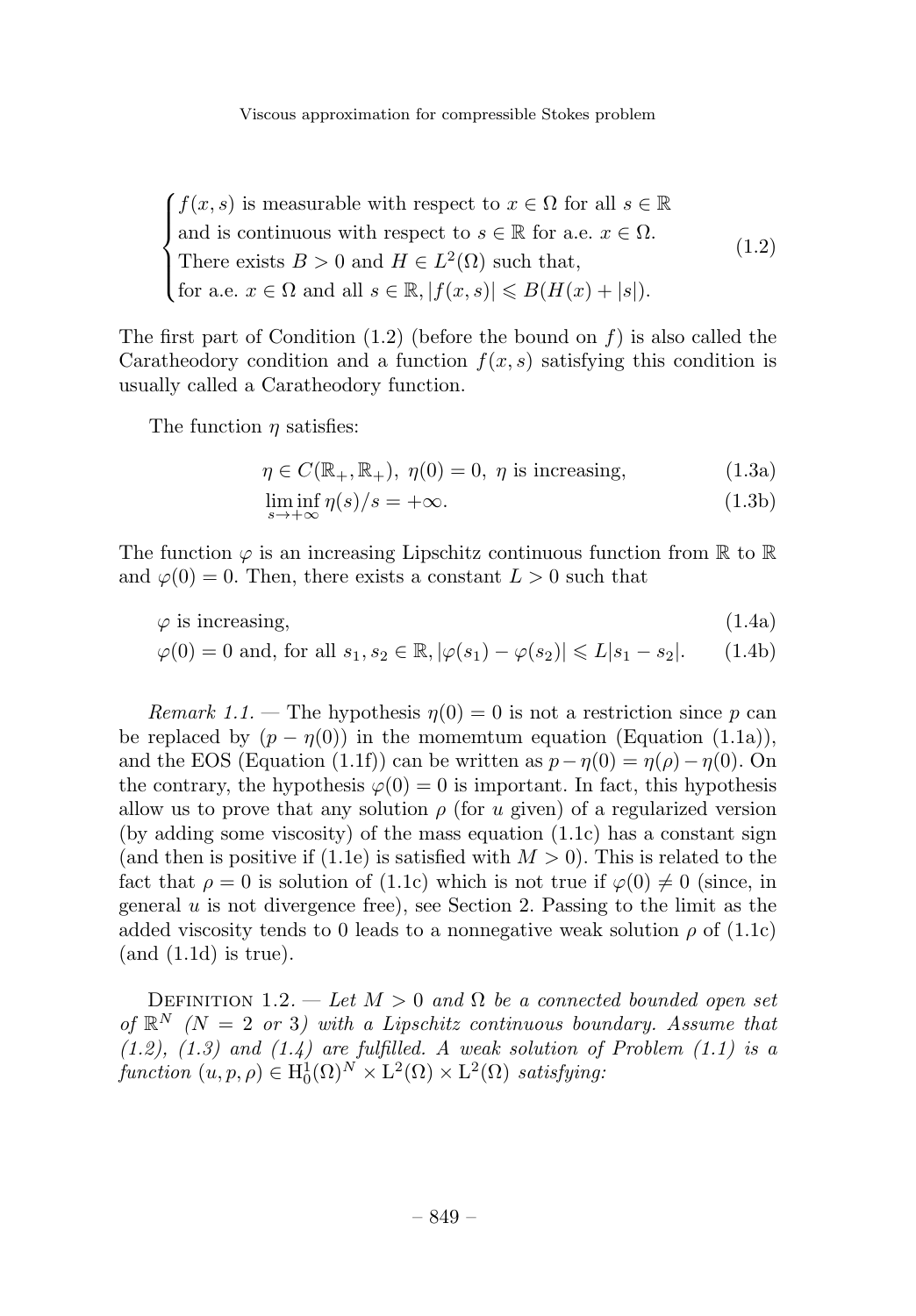$$
\int_{\Omega} \mathbf{\nabla} u : \mathbf{\nabla} v \, dx - \int_{\Omega} p \, \text{div}(v) \, dx = \int_{\Omega} \mathbf{f}(x, \rho) \cdot v \, dx \text{ for all } v \in H_0^1(\Omega)^N,
$$
\n(1.5a)

$$
\int \varphi(\rho)u \cdot \nabla \psi \, dx = 0 \text{ for all } \psi \in W^{1,\infty}(\Omega)^N,
$$
\n(1.5b)

$$
\rho \geqslant 0 \text{ a.e. in } \Omega, \int_{\Omega} \rho \, dx = M, \ p = \eta(\rho) \text{ a.e. in } \Omega. \tag{1.5c}
$$

The main objective of this paper is to prove the existence of a weak solution of Problem (1.1) (in the sense of Definition 1.2), namely the following theorem:

THEOREM 1.3. — Let  $M > 0$  and  $\Omega$  be a connected bounded open set of  $\mathbb{R}^N$  (N  $\geq$  1) with a Lipschitz continuous boundary. Assume that (1.2),  $(1.3)$  and  $(1.4)$  are fulfilled. Then  $(1.5)$  has at least one solution.

The proof of Theorem 1.3 mainly uses the tools recently developed for the Navier Stokes in the books  $[16]$ ,  $[6]$  and  $[17]$ . It will be obtained by passing to the limit on the solution of a regularized problem (the existence of the solution of the regularized problem is also proved).In particular, the idea to add a viscosity to the continuity equation in order to obtain an approximate solution is already in the book of P.L.Lions [16].On the contrary, it seems to us that the way for proving the strong convergence of the pressure and the density by proving (4.22) (where we pass to the limit on the product of two weak convergences) is quite original and does not use the renormalized continuity equation (even if it is implicitly hidden in the proof), a tool in the theory of P.L.Lions.Indeed, the main interest of the (quite simple) proof given in this paper is probably that it can be adapted in order to prove the same result but by passing to the limit on the solution given by a numerical scheme (in particular using numerical schemes used in an industrial context). Such an existence proof of a weak solution of Problem (1.1) (by passing to the limit on the solution given by a numerical scheme) is done, for instance, in [7] for the particular case  $f(x, \rho) = \overline{f}(x) + g(x)\rho(x)$ , with  $\bar{f} \in L^2(\Omega)$  and  $g \in L^{\infty}(\Omega)$ , and  $\varphi(\rho) = \rho$ . In this particular case  $(f(x, \rho) = \overline{f}(x) + g(x)\rho(x)$  and  $\varphi(\rho) = \rho$ , the hypothesis "*n* is increasing" can be replaced by the weaker hypothesis " $\eta$  is nondecreasing" and Theorem 1.3 is still true (see Theorem 4.2). Since, in general, no uniqueness result is available for the weak solution of Problem (1.1), the convergence of a sequence of approximate solutions is obtained only up to a subsequence. Recent works were developed for the compressible stationary Navier-Stokes equations with  $\eta(\rho) = \rho^{\gamma}$ . The first papers [3] and [18] are devoted to the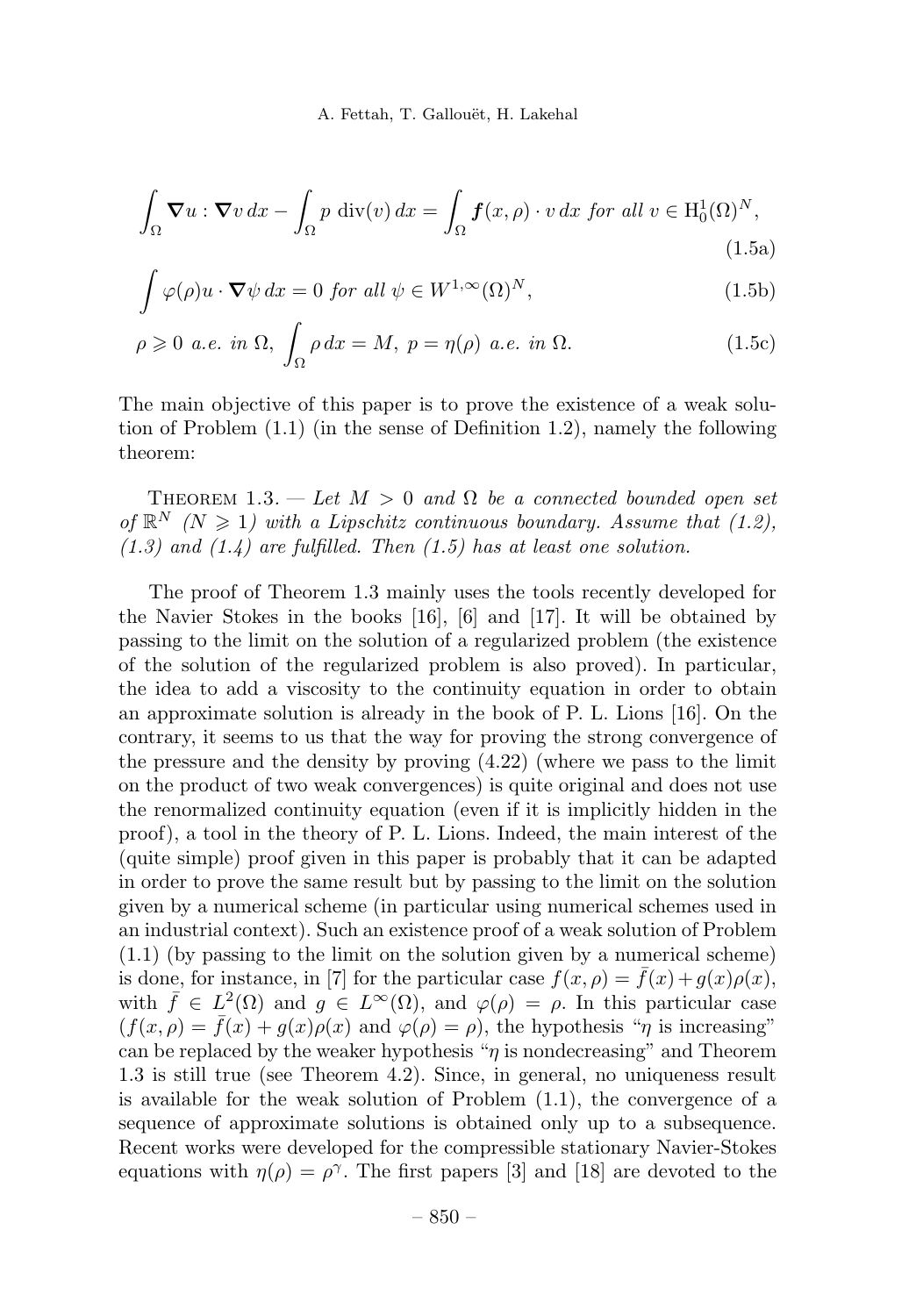case  $\gamma > 3/2$  with a periodic boundary condition. The papers [9] [8], [20] deal with  $\gamma > 4/3$  and [14] deals with  $\gamma > 1$ , also in the case of a periodic boundary condition. The paper [13] is devoted to the case  $\gamma = 1$  and another boundary condition, namely the Navier condition.

This paper is organized as follows.In Section 2, we present an existence and uniqueness result to a convection-diffusion equation with the Neumann boundary condition.This existence and uniqueness result is a main tool for proving, in Section 3, the existence of a weak solution for the Problem (1.1) regularized by adding a viscous term in the mass conservation (equation  $(1.1c)$  and with a truncation of f and  $\eta$ . Then, in Section 4, we prove Therorem 1.3 (namely the existence of a solution to  $(1.5)$ ) passing to the limit on a sequence of approximate solutions. Finally, in Section 5, we collect some useful lemmas.

#### 2. Convection-diffusion with the Neumann Boundary condition

In this section we consider here the following equation

$$
-\Delta \rho + \operatorname{div}(\varphi(\rho)u) = 0 \text{ in } \Omega,
$$
\n(2.1)

with the natural boundary condition which reads, if  $\Omega$ , u and  $\rho$  are regular enough,  $-\nabla \rho \cdot n + \varphi(\rho)u \cdot n = 0$  (where *n* is the exterior normal vector to the boundary of  $\Omega$ ).

Under the hypothesis  $u \in L^p(\Omega)^N$  for some  $p > N$ , the weak formulation of this problem is

$$
\begin{cases} \rho \in H^1(\Omega), \\ \int_{\Omega} \nabla \rho(x) \cdot \nabla v(x) dx - \int_{\Omega} \varphi(\rho(x)) u(x) \cdot \nabla v(x) dx = 0 \text{ for all } v \in H^1(\Omega). \end{cases}
$$
\n(2.2)

The weak formulation (2.2) is meaningfull, at least if  $\Omega$  is a bounded open set with a Lipschitz continuous boundary. Indeed, for  $N > 1$  (the case  $N = 1$  is easier), for  $\rho \in H^1(\Omega)$ , one has  $\rho \in L^q(\Omega)$  for all  $q < 2N/(N-2)$  (and even  $q = 2N/(N-2)$  if  $N > 2$ ) and then, thanks to  $(1.4b)$ ,  $\varphi(\rho) \in L^q(\Omega)$ , for the same values of q. Then, for  $u \in L^p(\Omega)^N$  and  $p > N$ , one has  $\varphi(\rho)u \in L^2(\Omega)^N$ and  $\varphi(\rho)u \cdot \nabla v \in L^1(\Omega)$  if  $v \in H^1(\Omega)$ .

We give in Theorem 2.1 an existence and uniqueness result for (2.2) along with some useful properties. A similar result (in the linear case,  $\varphi(\rho) = \rho$ ) is given in [4].

THEOREM 2.1. — Let  $\Omega$  be a connected bounded open set of  $\mathbb{R}^N$  (N = 2 or 3) with a Lipschitz continuous boundary. Let  $p>N$ ,  $u \in L^p(\Omega)^N$ ,  $M \geq 0$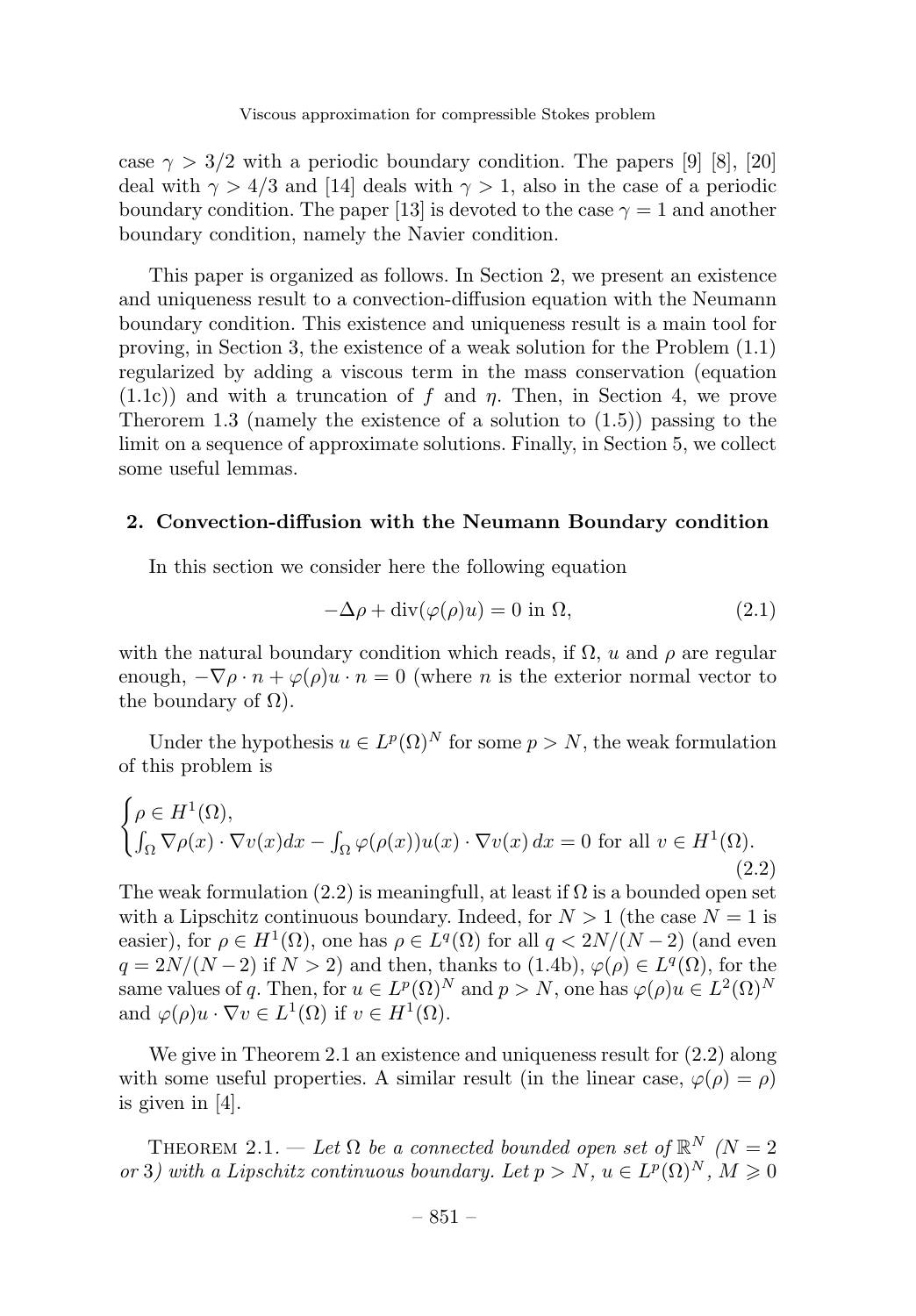and  $\varphi$  be a function from  $\mathbb R$  to  $\mathbb R$  satisfying (1.4b). Then, there exist a unique solution to problem (2.2) satisfying the additional condition  $\int_{\Omega} \rho(x) dx = M$ . Furthermore one has the two following properties:

- 1.  $\rho > 0$  a.e. on  $\Omega$  if  $M > 0$  (and  $\rho = 0$  a.e. on  $\Omega$  if  $M = 0$ ).
- 2. For any  $A > 0$ , there exists C only depending on A, p, M,  $\varphi$  and  $\Omega$ such that, if  $\rho$  is the solution of  $(2.2)$  with  $\int_{\Omega} \rho(x) dx = M$ , one has

$$
\| |u| \|_{L^p(\Omega)} \leqslant A \Rightarrow \| \rho \|_{H^1(\Omega)} \leqslant C.
$$

Remark  $2.2$ . — Before giving the proof, we remark that the hypothesis " $\varphi$  increasing" (Hypothesis (1.4a)) is unuseful in Theorem 2.1. On the contrary, the hypothesis  $\varphi(0) = 0$  is crucial (in order to have the positivity of  $\rho$ ).

Proof.— The proof is divided in 3 steps.

Step 1 proves the a priori positivity of  $\rho$ . Namely, if  $\rho$  satisfy (2.2) with  $\int_{\Omega} \rho(x) dx = M$ , then  $\rho > 0$  a.e. in  $\Omega$  if  $M > 0$  and  $\rho = 0$  a.e. in  $\Omega$  if  $M = 0$ . Using similar arguments, we prove in this step the uniqueness (but not the existence) for all M given, of the solution of (2.2) with  $\int_{\Omega} \rho(x) dx = M$ . Step 2 gives an a priori estimate on the solutions of (2.2) with  $\int_{\Omega} \rho(x) dx =$ M.Indeed, it gives the second property of Theorem 2.1 (but not yet the existence result). Step 3 gives the desired existence result, using the Leray-Schauder topological degree.

Step 1, a priori positivity and uniqueness. — Let  $\rho$  be a solution of  $(2.2)$ with  $\int_{\Omega} \rho(x)dx = M$ . In order to prove that  $\rho > 0$  a.e. if  $M > 0$ , we argue by contradiction. We set  $\omega = {\rho \leq 0}$  and we assume that  $\lambda_N(\omega) > 0$  (where  $\lambda_N$  is the Lebesgue measure on  $\mathbb{R}^N$ ).

For  $n \in \mathbb{N}^*$  we define  $T_n$  from  $\mathbb{R}$  to  $\mathbb{R}$  by  $T_n(s) = \min\{\frac{1}{n}, \max\{s, 0\}\}\.$  It is well known that the function  $T_n(\rho)$  belongs to  $H^1(\Omega)$  and that

$$
\nabla T_n(\rho) = 1_{0 < \rho < \frac{1}{n}} \nabla \rho \text{ a.e. in } \Omega.
$$

Then, taking  $v = T_n(\rho)$  in (2.2) leads to

$$
\int_{\Omega} |\nabla T_n(\rho)|^2 dx = \int_{\Omega} \varphi(\rho) u \cdot \nabla T_n(\rho) dx \leqslant L \frac{a_n}{n} \Big( \int_{\Omega} |\nabla T_n(\rho)|^2 dx \Big)^{\frac{1}{2}}, \tag{2.3}
$$

with

$$
a_n = \left(\int_{0 < \rho < \frac{1}{n}} |u|^2 dx\right)^{\frac{1}{2}}.\tag{2.4}
$$

– 852 –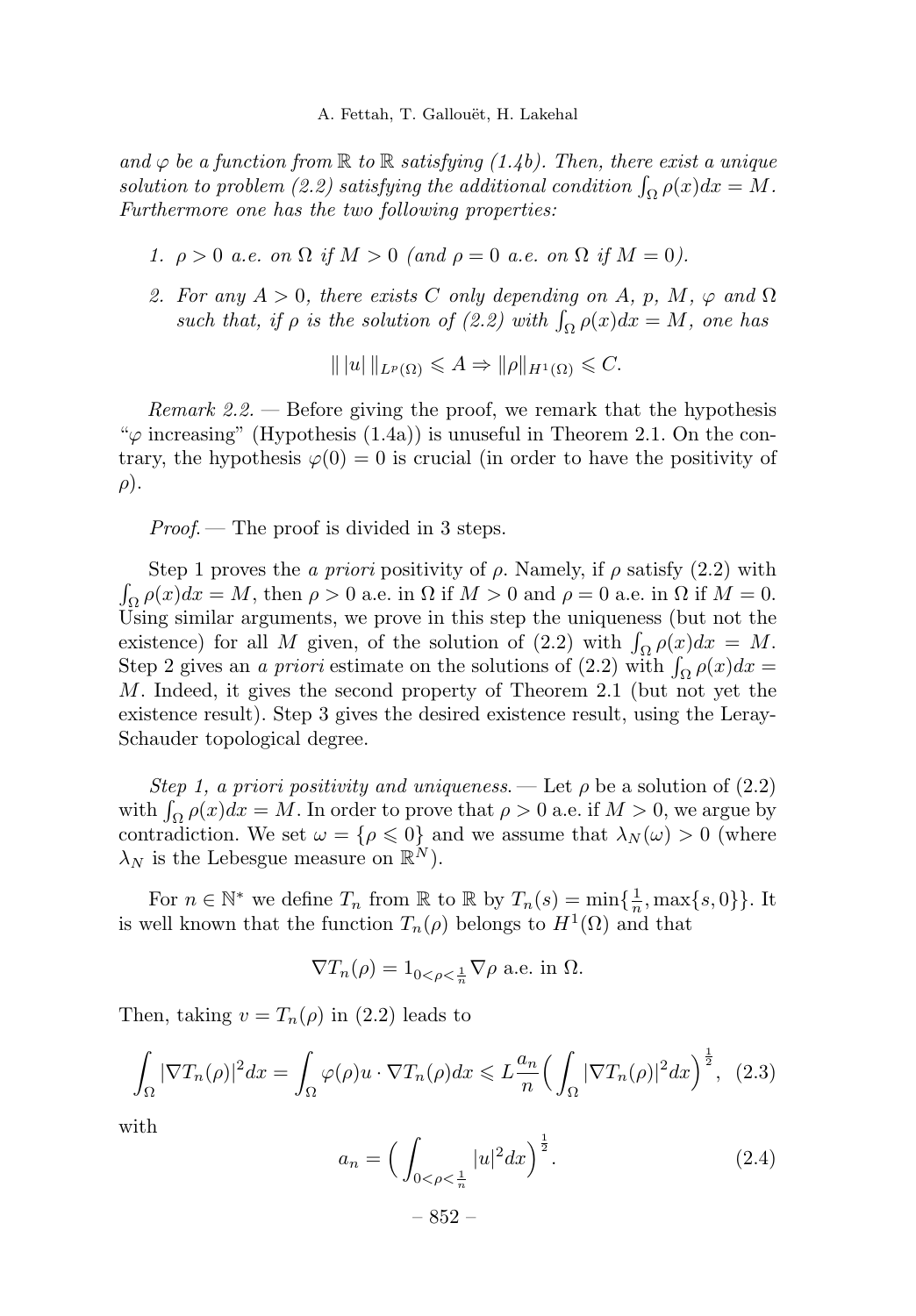Since  $u \in L^2(\Omega)^N$  and  $\lim_{n \to \infty} \lambda_N(\lbrace 0 \leq \rho \leq \frac{1}{n} \rbrace) = 0$ , one has  $\lim_{n \to \infty} a_n =$ 0. Using the fact that  $||z||_{L^1(\Omega)} \le ||z||_{L^2(\Omega)} \lambda_N(\Omega)^{1/2}$ , we have

$$
\|\left|\nabla T_n(\rho)\right|\|_{L^1(\Omega)} \leqslant \|\left|\nabla T_n(\rho)\right|\|_{L^2(\Omega)}\lambda_N(\Omega)^{1/2} \leqslant L\frac{a_n}{n}\lambda_N(\Omega)^{1/2}.
$$

We now remark that  $T_n(\rho) = 0$  a.e. on  $\omega$ . Since  $\lambda_N(\omega) > 0$ , Lemma 5.1 (which uses the connexity of  $\Omega$ ) gives the existence of C, only depending on  $\Omega$  and  $\omega$  such that

$$
||T_n(\rho)||_{L^1(\Omega)} \leqslant C|||\nabla T_n(\rho)||_{L^1(\Omega)}.
$$

Since

$$
||T_n(\rho)||_{L^1(\Omega)} \geqslant \frac{1}{n} \lambda_N(\{\rho \geqslant \frac{1}{n}\}),
$$

we then have

$$
\lambda_N(\{\rho \geq \frac{1}{n}\}) \leq LC a_n \lambda_N(\Omega)^{1/2}.
$$

Passing to the limit as  $n \to \infty$  leads to  $\lambda_N(\{\rho > 0\}) = 0$ , that is  $\rho \leq 0$  a.e..

If  $M > 0$ , it is impossible since  $\int_{\Omega} \rho dx = M > 0$ . Then, we conclude that  $\lambda_N(\omega) = 0$ , which gives  $\rho > 0$  a.e. in  $\Omega$ .

If  $M = 0$ , one has  $\int_{\Omega} \rho dx = M = 0$  and then from  $\rho \leq 0$  a.e. we conlude that  $\rho = 0$  a.e. in  $\Omega$ .

By a similar argument, we now prove the uniqueness of the solution of (2.2) with  $\int_{\Omega} \rho dx = M$ . Let  $\rho_1$  and  $\rho_2$  be two solutions of (2.2) with  $\int_{\Omega} \rho_1 dx = \int_{\Omega} \rho_2 dx = M$ . We set  $\rho = \rho_1 - \rho_2$ . Taking the difference of the equations satisfied by  $\rho_1$  and  $\rho_2$ , with  $v = T_n(\rho)$  as test function, we obtain (2.3) with (2.4). Since  $\int_{\Omega} \rho(x) dx = 0$ , we conclude (as in the preceding proof) that  $\rho = 0$  a.e.. This gives the uniqueness of the solution of (2.2) with  $\int_{\Omega} \rho dx = M$ .

Actually, it is interesting to notice that the present step consists essentially to prove that any solution of (2.2) has a constant sign.

Step 2, a priori estimate. — Let  $A > 0$  and assume that  $|| |u|| ||_{L^p(\Omega)} \leq A$ . Let  $\rho$  be a solution of (2.2) with  $\int_{\Omega} \rho dx = M$ . Taking  $v = \rho$  in (2.2) and using Hölder Inequality with  $q = \frac{2p}{p-2}$  (which gives  $\frac{1}{p} + \frac{1}{q} = \frac{1}{2}$ ) leads to

$$
\| |\nabla \rho| \|_{L^2(\Omega)}^2 = \int_{\Omega} |\nabla \rho|^2 dx \leq L \| |u| \|_{L^p(\Omega)} \| \rho \|_{L^q(\Omega)} \| |\nabla \rho| \|_{L^2(\Omega)}.
$$
 (2.5)

We choose  $\bar{q}$  such that  $q < \bar{q} < +\infty$  if  $N = 2$  and  $\bar{q} = 6$  if  $N = 3$  (which gives  $q < \bar{q}$ ). By Sobolev Inequality, there exists  $C_s > 0$  only depending on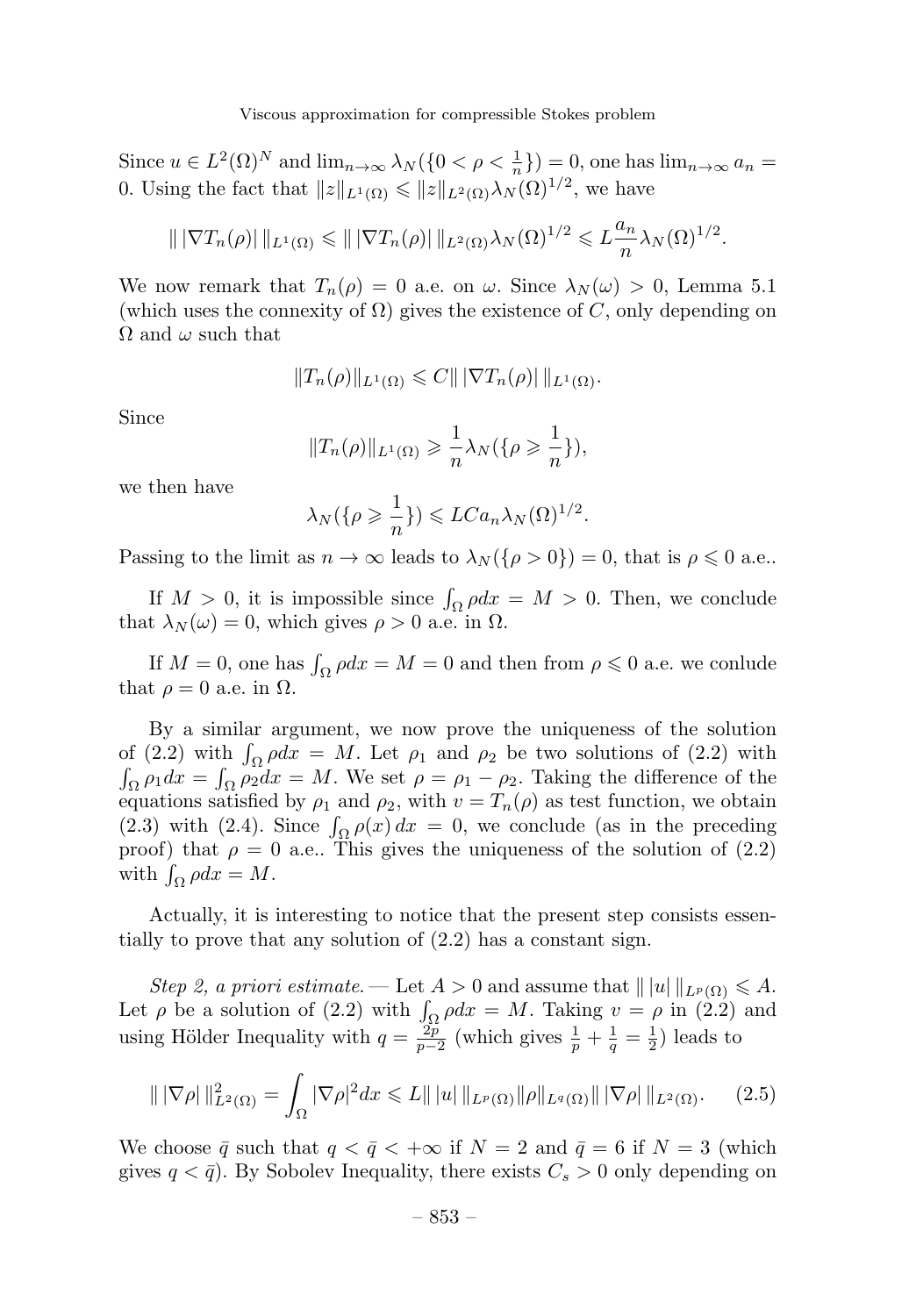$\Omega$  such that

$$
\|\rho\|_{L^{\bar{q}}(\Omega)} \leqslant C_s \|\rho\|_{H^1(\Omega)}.
$$

By Hölder Inequality, we also have, with  $\theta = \frac{\bar{q} - q}{q(\bar{q} - 1)} \in (0, 1)$  (which only depends on  $p$  and  $N$ ).

$$
\|\rho\|_{L^q(\Omega)} \leqslant \|\rho\|_{L^1(\Omega)}^{\theta} \|\rho\|_{L^{\bar{q}}(\Omega)}^{1-\theta}.
$$

This gives

$$
\|\rho\|_{L^q(\Omega)} \leqslant M^{\theta} C_s^{1-\theta} \|\rho\|_{H^1(\Omega)}^{1-\theta},
$$

and, with (2.5),

$$
\| |\nabla \rho| \|_{L^2(\Omega)} \leqslant LAM^{\theta} C_s^{1-\theta} \|\rho\|_{H^1(\Omega)}^{1-\theta}.
$$
 (2.6)

We now use the Poincaré-Wirtinger Inequality. It gives the existence of  $C_p > 0$  only depending on  $\Omega$  such that

$$
\|\rho - M\lambda_N(\Omega)^{-1}\|_{L^2(\Omega)} \leq C_p \|\nabla \rho\|_{L^2(\Omega)}
$$

(the connexity of  $\Omega$  is used once again here).

Then we have

$$
\|\rho\|_{L^2(\Omega)} \leqslant \|\rho - M\lambda_d(\Omega)^{-1}\|_{L^2(\Omega)} + M\lambda_d(\Omega)^{-\frac{1}{2}} \leqslant C_p \|\|\nabla \rho\|_{L^2(\Omega)} + M\lambda_d(\Omega)^{-\frac{1}{2}}.
$$
  
This gives

This gives

$$
\|\rho\|_{H^1(\Omega)} \le (C_p + 1) \|\|\nabla \rho\|_{L^2(\Omega)} + M\lambda_d(\Omega)^{-\frac{1}{2}}.
$$
 (2.7)

Finally, with (2.6) and (2.7), we obtain the existence of  $C_1$  and  $C_2$  only depending on A, M, p, L, and  $\Omega$  such that

$$
\|\rho\|_{H^1(\Omega)} \leq C_1 \|\rho\|_{H^1(\Omega)}^{1-\theta} + C_2.
$$

Since  $\theta > 0$ , this gives the existence of C only depending on A, M, p, L and  $\Omega$  such that  $\|\rho\|_{H^1(\Omega)} \leqslant C$  and concludes this step.

Step 3, existence. – For u and M given, we have to prove the existence of a solution to (2.2) with  $\int_{\Omega} \rho dx = M$ . Let  $t \in [0,1]$  and  $q = \frac{2p}{p-2}$ . We now define a continuous and compact map from  $[0, 1] \times L^q(\Omega)$  in  $L^q(\Omega)$ . For  $t \in [0,1]$  and  $\bar{\rho} \in L^q(\Omega)$ , since  $u\varphi(\bar{\rho}) \in L^2(\Omega)^N$ , it is well known that there exists a unique weak solution of the following problem (which is the classical Neumann problem):

$$
\rho \in H^{1}(\Omega), \int_{\Omega} \rho dx = 0,
$$
\n(2.8a)

$$
\int_{\Omega} \nabla \rho \cdot \nabla v(x) dx = t \int_{\Omega} u \varphi(\bar{\rho}) \cdot \nabla v(x) dx \text{ for all } v \in H^{1}(\Omega). \tag{2.8b}
$$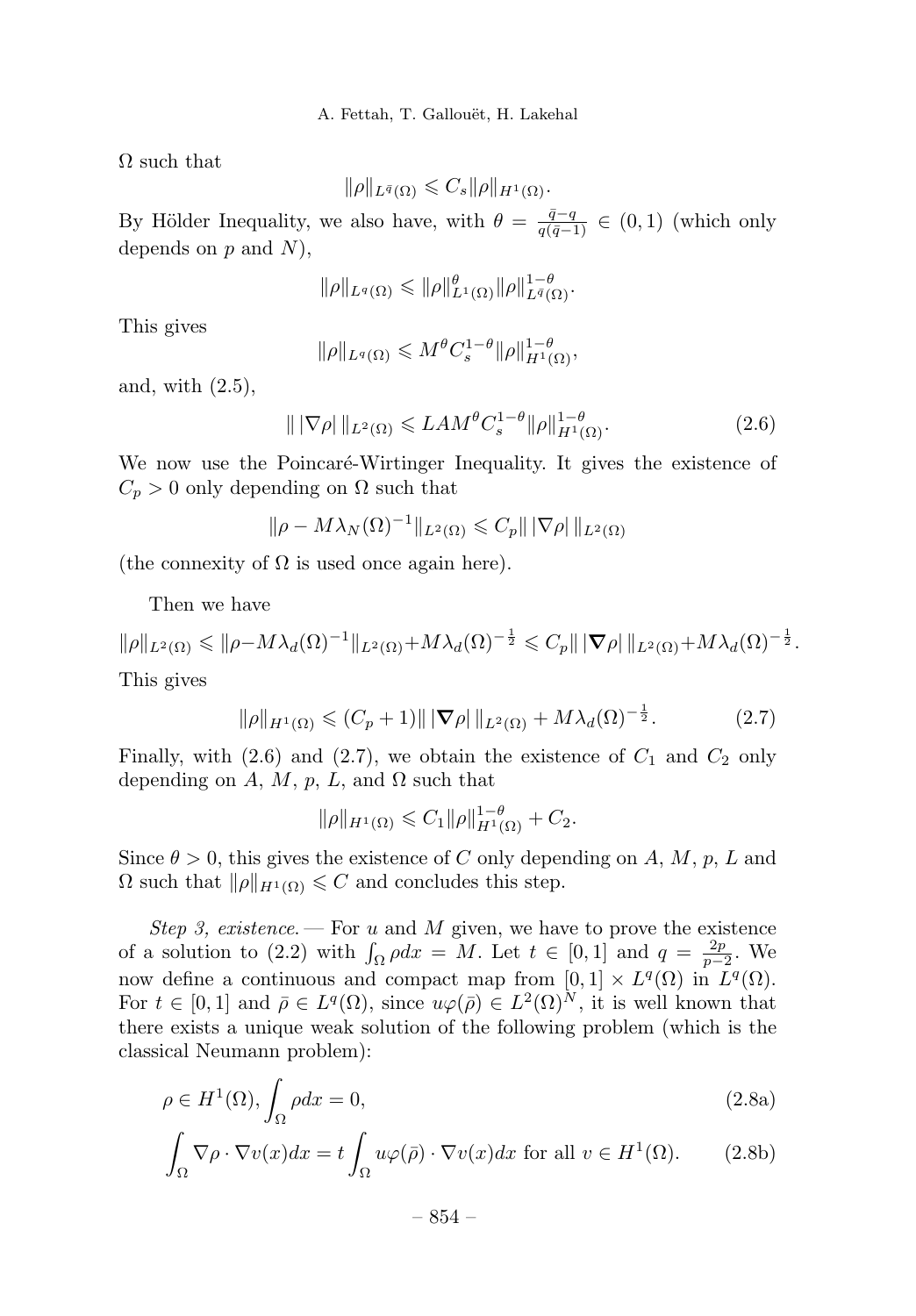Since  $H^1(\Omega) \subset L^q(\Omega)$ , we can define the map F from  $[0,1] \times L^q(\Omega)$  in  $L^q(\Omega)$  by setting

$$
F(t,\bar{\rho}) = t(\rho + \frac{M}{\lambda_N(\Omega)}).
$$

One has  $\int_{\Omega} F(t, \bar{\rho}) dx = tM$ . Then, if  $\rho = F(1, \rho)$ , the function  $\rho$  is a solution of (2.2) with  $\int_{\Omega} \rho dx = M$ . We prove below the existence of such a function  $\rho$ using the invariance by homotopy of the Leray-Schauder topological degree.

We first prove that F is continuous. Let  $(t_n, \bar{\rho}_n)_{n \in \mathbb{N}}$  be a sequence of  $[0,1] \times L^q(\Omega)$  such that  $t_n \to t$  (in R) and  $\bar{\rho}_n \to \bar{\rho}$  in  $L^q(\Omega)$  as  $n \to \infty$ . Since  $\varphi$  is Lipschitz continuous (hypothesis (1.4b)) one also has  $\varphi(\bar{\rho}_n) \to \varphi(\bar{\rho})$ in  $L^q(\Omega)$  as  $n \to \infty$  (the continuity in  $L^q$  of the map  $\rho \mapsto \varphi(\rho)$ , when  $\varphi$  is Lipschitz continuous is well known, see, for instance, [10]). Let  $\rho_n$  be the solution of (2.8) with  $t_n$  and  $\bar{\rho}_n$  instead of t and  $\bar{\rho}$ . The sequence  $(\rho_n)_{n\in\mathbb{N}}$ is bounded in  $H^1(\Omega)$ . Then, up a subsequence, there exists  $\rho \in H^1(\Omega)$  such that  $\rho_n \to \rho$  weakly in  $H^1(\Omega)$ . Then, passing to the limit (as  $n \to \infty$ ) in the equations satisfied by  $\rho_n$ , we prove that  $\rho$  is solution of (2.8). Since this solution is unique, we obtain that  $\rho_n \to \rho$  weakly in  $H^1(\Omega)$  without extraction of a sequence. Indeed, it is even possible to prove that  $\rho_n \to \rho$ in  $H^1(\Omega)$  since taking  $u_n$  as test function in the equation satisfied by  $u_n$ one obtains  $\lim_{n\to\infty} || \nabla u_n ||_{L^2(\Omega)} = || \nabla u ||_{L^2(\Omega)}$ . Finally, since the space  $H<sup>1</sup>(\Omega)$  is continuously embedded in  $L<sup>q</sup>(\Omega)$  (this is the Sobolev Embedding Theorem since  $q < 2N/(N-2)$ , one has  $\rho_n \to \rho$  in  $L^q(\Omega)$  and this proves that F is continuous from  $[0, 1] \times L^q(\Omega)$  to  $L^q(\Omega)$ .

Furthermore, since  $H^1(\Omega)$  is compactly embedded in  $L^q(\Omega)$  (once again since  $q < 2N/(N-2)$ , the function F is compact from  $[0,1] \times L^q(\Omega)$  to  $L^q(\Omega)$ .

Now, we remark that

$$
(t \in [0,1], \ \rho \in L^q(\Omega), \ \rho = F(t,\rho)) \Rightarrow \rho \text{ is solution of (2.2) with } \int_{\Omega} \rho = t M.
$$

A quick look on Step 2 gives an  $H^1$  estimate on  $\rho$ , namely,

$$
(t\in[0,1],\ \rho\in L^q(\Omega),\ \rho=F(t,\rho))\Rightarrow \exists C>0\, \text{such that}\ \|\rho\|_{H^1(\Omega)}\leqslant C.
$$

Then, there exists  $R > 0$  such that

$$
(t\in [0,1],\; \rho\in L^q(\Omega),\; \rho=F(t,\rho))\Rightarrow \|\rho\|_{L^q(\Omega)}
$$

Let  $B_R$  be the ball of radius R and center 0 in  $L^q(\Omega)$ . The topological degree of  $Id-F(t, \cdot)$  (where Id is the map  $\rho \mapsto \rho$ ) on  $B_R$  associated to point 0 is well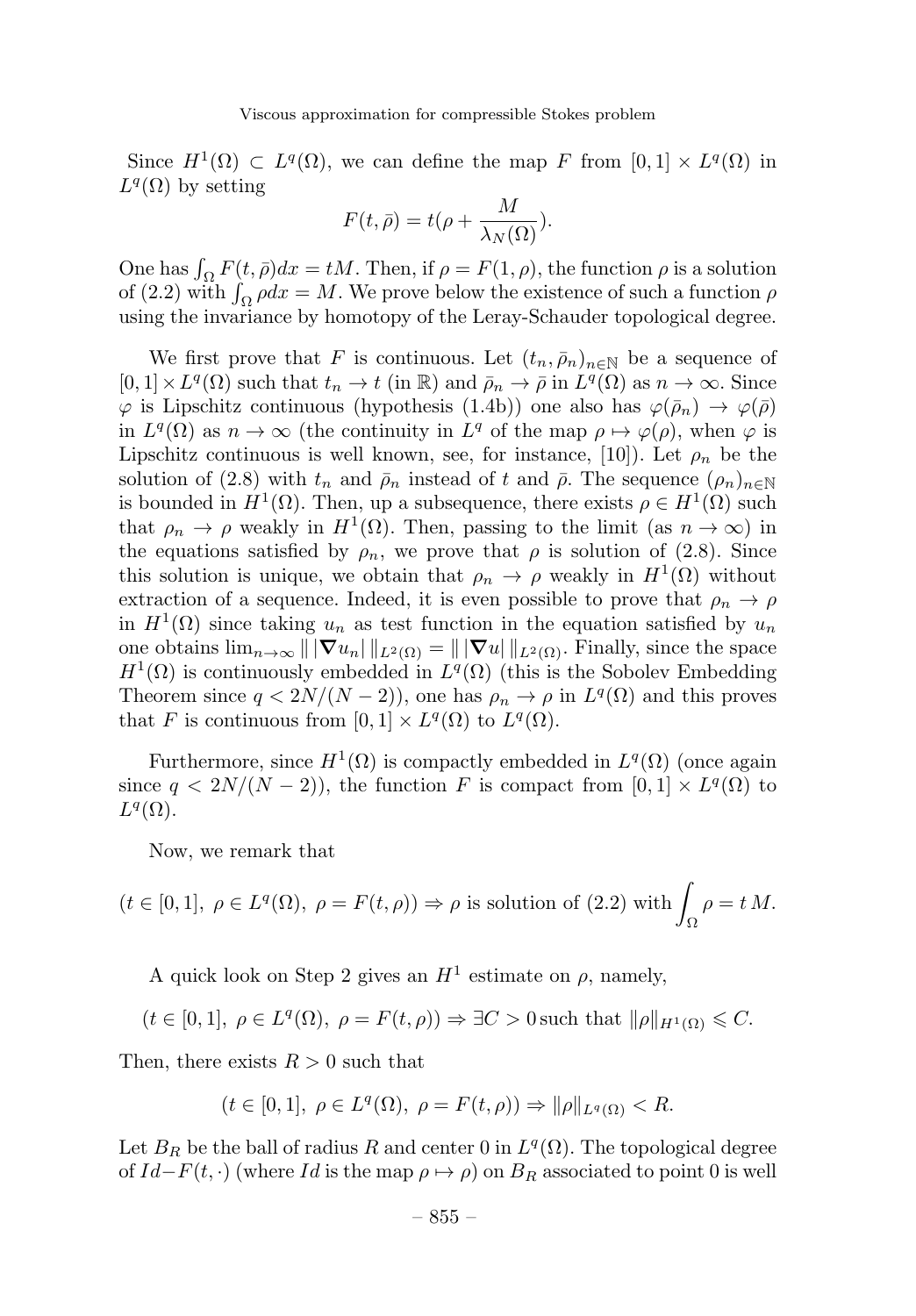to point 0 is well defined and is independant of  $t \in [0, 1]$ . This gives  $d(Id F(1, \cdot), B_R, 0) = d(Id - F(0, \cdot), B_R, 0)$ . But, since  $F(0, \cdot) = 0$ , we have  $d(Id F(0, \cdot), B_R, 0) = 1$ . Then  $d(Id - F(1, \cdot), B_R, 0) = 1$ . This proves the existence of  $\rho \in B_R$  such that  $\rho = F(1, \rho)$  and concludes the proof of the Theorem 2.1. 2.1.  $\Box$ 

#### 3. The regularized problem

In this section, we prove the existence of a solution for Problem 1.1 regularized by adding a diffusion term in  $(1.1c)$  and replacing f and  $\eta$  by truncated functions.

For  $n \in \mathbb{N}$ , one defines the function  $T_n$  from  $\mathbb R$  to  $\mathbb R$  by setting

$$
T_n(s) = \min\{\max\{s, -n\}, n\}.
$$

For  $s = (s_1, ..., s_N) \in \mathbb{R}^N$ , one sets  $T_n(s) = (T_n(s_1), ..., T_n(s_N))$ . Then, the regularized problem reads, for  $n, l, m \in \mathbb{N}^*$ ,

$$
u \in H_0^1(\Omega)^N, \ \rho \in H^1(\Omega), \ p \in L^2(\Omega),
$$
 (3.1a)

$$
\int_{\Omega} \nabla u : \nabla v \, dx - \int_{\Omega} p \, \text{div}(v) \, dx = \int_{\Omega} f_l(x, \rho) \cdot v \, dx, \, \forall v \in H_0^1(\Omega)^N, \tag{3.1b}
$$

$$
\int_{\Omega} \varphi(\rho)u \cdot \nabla \psi \, dx - \frac{1}{n} \int_{\Omega} \nabla \rho(x) \cdot \nabla \psi(x) \, dx = 0 \text{ for all } \psi \in H^1(\Omega), \text{ (3.1c)}
$$

$$
\rho > 0 \text{ a.e. in } \Omega, \int_{\Omega} \rho \, dx = M, \ p = \eta_m(\rho) \text{ a.e. in } \Omega,
$$
\n(3.1d)

where  $f_l(x, s) = T_l(f(x, s))$  and  $\eta_m(s) = T_m(\eta(s))$  for  $x \in \Omega$  and  $s \in \mathbb{R}$ .

PROPOSITION 3.1. — Let  $M > 0$  and  $\Omega$  be a connected bounded open set of  $\mathbb{R}^N$  (N  $\geq$  1) with a Lipschitz continuous boundary. Assume that (1.2), (1.3) and (1.4b) are fulfilled. Let l, m,  $n \in \mathbb{N}^*$ . Then (3.1) has at least one solution.

Proof.— We will apply the Brouwer Fixed Point Theorem to a convenient application T from  $L^2(\Omega)$  to  $L^2(\Omega)$ .

Let  $\tilde{\rho} \in L^2(\Omega)$ . We set  $\tilde{p} = \eta_m(\tilde{\rho}^+)$ . Knowing  $\tilde{p}$  and  $\tilde{\rho}$ , The classical Lax-Milgram lemma gives existence and uniqueness of  $u$  solution of the following problem:

 $\overline{\phantom{a}}$ 

$$
\begin{cases}\n u \in \mathrm{H}^{1}_{0}(\Omega)^{N}, \\
 \int_{\Omega} \nabla u : \nabla v \, dx = \int_{\Omega} \tilde{p} \, \mathrm{div}(v) \, dx + \int_{\Omega} f_{l}(x, \tilde{\rho}) \cdot v \, dx, \ \forall v \in \mathrm{H}^{1}_{0}(\Omega)^{N}.\n\end{cases}
$$
\n(3.2)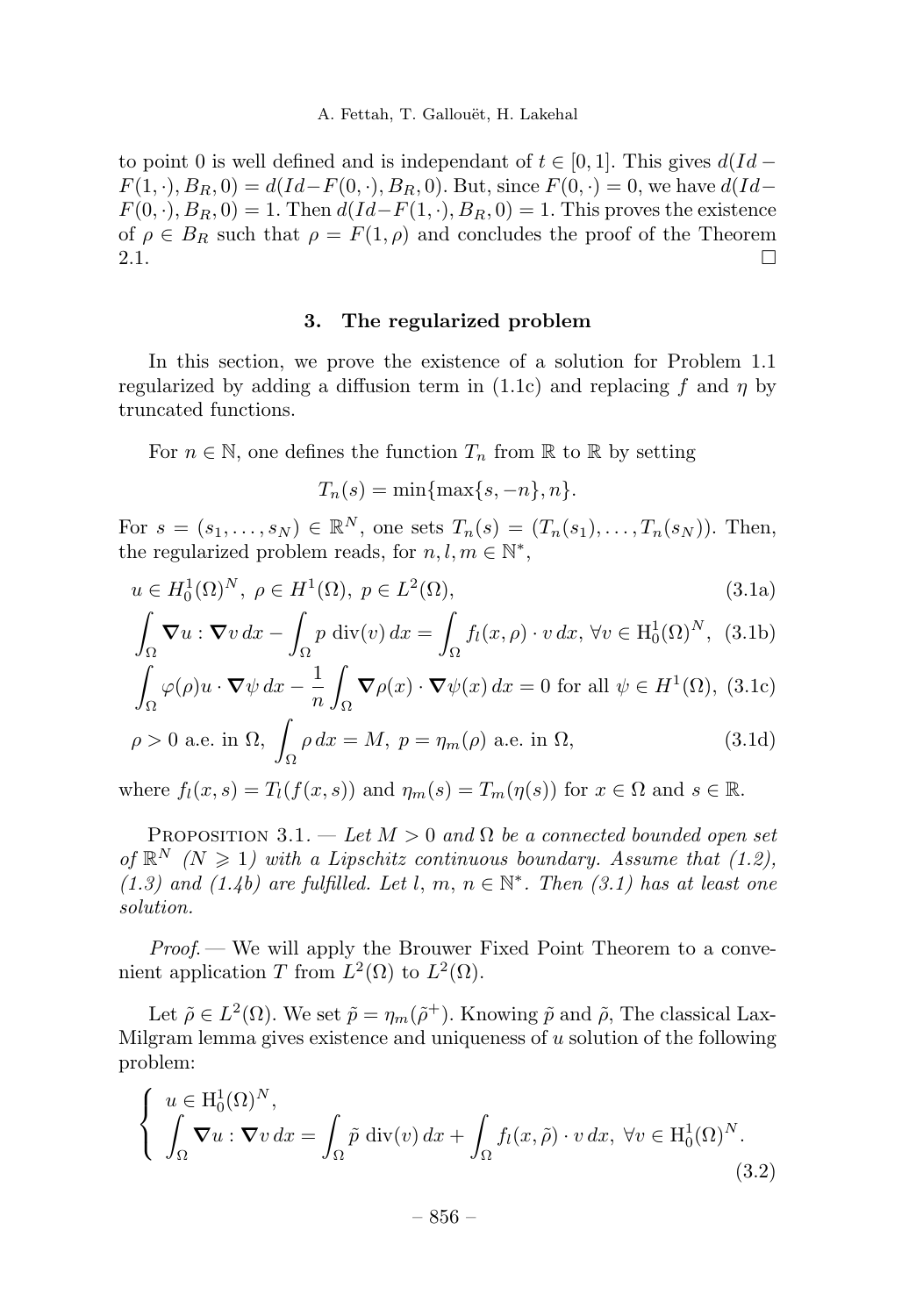Knowing u, Therorem 2.1 gives existence and uniqueness of  $\rho$  solution of the following problem:

$$
\begin{cases}\n\rho \in H^{1}(\Omega), \int_{\Omega} \rho(x) dx = M, \\
\frac{1}{n} \int_{\Omega} \nabla \rho(x) \cdot \nabla \psi(x) dx - \int_{\Omega} \varphi(\rho(x)) u(x) \cdot \nabla \varphi(x) dx = 0, \ \forall \psi \in H^{1}(\Omega). \n\end{cases}
$$
\n(3.3)

Then, we set  $T(\tilde{\rho}) = \rho$ . We now prove that the function T is continuous and compact (from  $L^2(\Omega)$  to  $L^2(\Omega)$ ) and that there exists  $R > 0$  such that Im(T)  $\subset B_R$ , where  $B_R = \{ \rho \in L^2(\Omega) ; ||\rho||_{L^2(\Omega)} \le R \}$  (and we conclude with the Brouwer theorem).

• Continuity of  $T$ 

This is the tricky part of the proof of Proposition 3.1. Let  $({\tilde{\rho}_k})_{k\in\mathbb{N}}$  a sequence in  $L^2(\Omega)$ . We suppose that  $\rho_k$  converges to  $\tilde{\rho}$  in  $L^2(\Omega)$  and we will prove that  $\rho_k = T(\tilde{\rho}_k) \to T(\tilde{\rho})$  in  $L^2(\Omega)$  as  $k \to +\infty$ .

We first remark that, as  $k \to +\infty$ ,  $\tilde{\rho_k} \to \tilde{\rho}$  and  $\tilde{p_k} = \eta_m(\tilde{\rho_k}^+) \to$  $\tilde{p} = \eta_m(\tilde{\rho}^+)$  in  $L^2(\Omega)$  and  $f_l(\cdot, \tilde{\rho_k}) \to f_l(\cdot, \tilde{\rho})$  in  $L^2(\Omega)$  (this can be proven arguing by contradiction and using the a.e. convergence or directly with the convergence in measure as in Theorem 4.45 in [10] for  $L^1$ ). Let u be the solution of (3.2) and, for  $k \in \mathbb{N}$ ,  $u_k$  be the solution of (3.2) with  $\tilde{p_k}$  and  $\tilde{\rho_k}$  in the right hand side. A classical result for an elliptic equation with Dirichlet boundary condition gives that  $u_k \to u$  in  $H_0^1(\Omega)$ , as  $k \to +\infty$ . Furthermore, taking  $v = u_k$  as test function in the equation satisfied by  $u_k$ , we obtain the existence of  $C_1$  only depending on  $m, l$  and  $\Omega$  such that

$$
||u_k||_{H_0^1(\Omega)^N} \leq C_1. \tag{3.4}
$$

Then, Sobolev embedding gives the existence of  $C_2$  only depending on  $m, l$ and  $\Omega$  and p for  $p \in [1, +\infty)$  if  $N = 2$  and  $p = 6$  for  $N = 3$ , such that, for all  $k \in \mathbb{N}$ ,

$$
||u_k||_{L^p(\Omega)^N} \leqslant C_2 \tag{3.5}
$$

Let now  $\rho_k$  be the solution of (3.3) with  $u = u_k$ , namely the solution of the following problem:

$$
\rho_k \in H^1(\Omega), \int_{\Omega} \rho_k = M,
$$
  

$$
\frac{1}{n} \int_{\Omega} \nabla \rho_k(x) \cdot \nabla v(x) dx - \int_{\Omega} \varphi(\rho_k(x)) u_k(x) \cdot \nabla v(x) dx = 0, \ \forall v \in H^1(\Omega).
$$
 (3.6)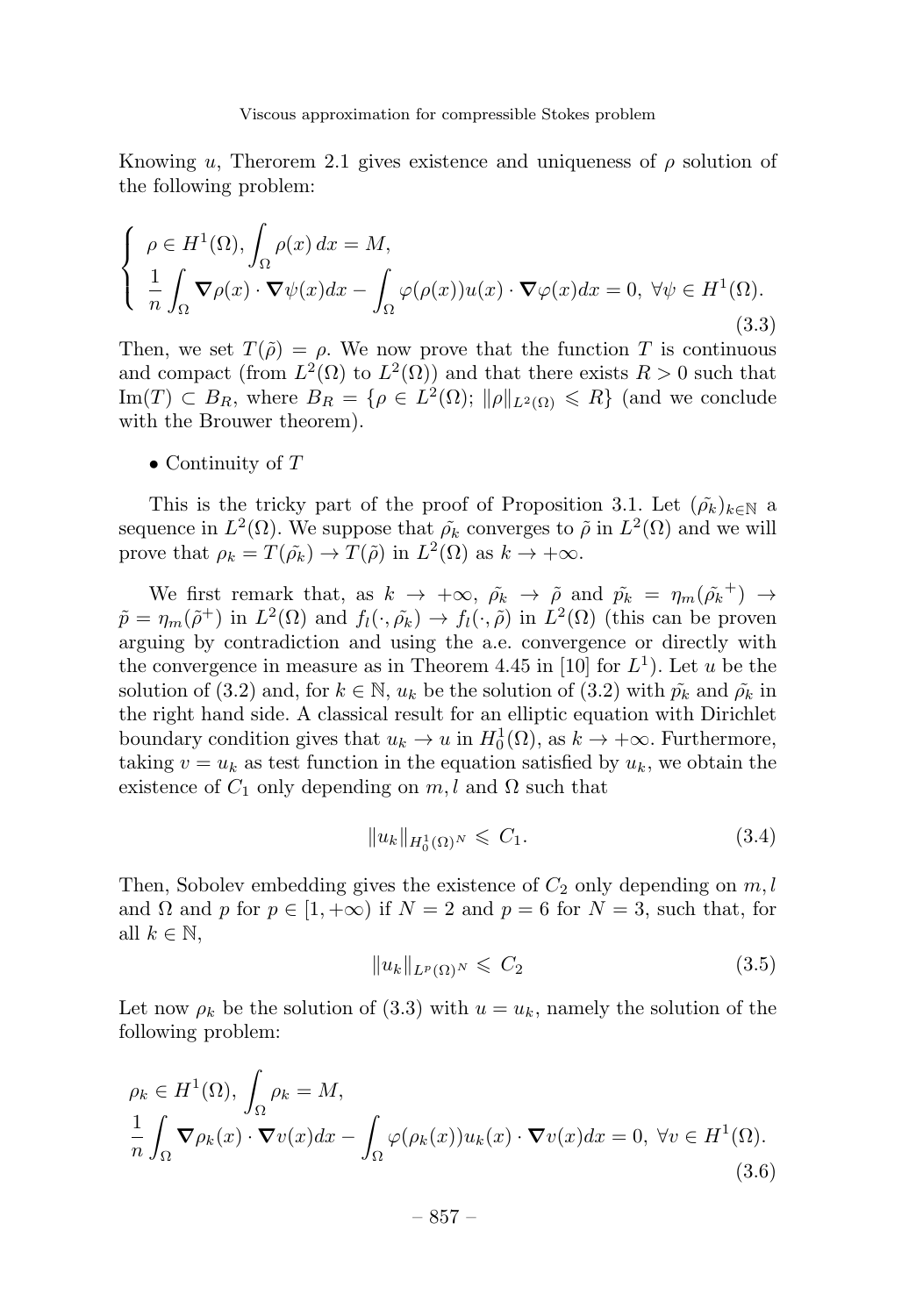Theorem 2.1 and inequality  $(3.5)$  gives the existence of  $C_3$  only depending on n, m, l,  $\varphi$ , M, and  $\Omega$  such that

$$
\|\rho_k\|_{H^1(\Omega)} \leqslant C_3 \tag{3.7}
$$

and then, there exists  $\rho \in H^1(\Omega)$  such that, up to a subsequence,

$$
\rho_k \to \rho
$$
 in  $L^2(\Omega)$  and weakly in  $H^1(\Omega)$ .

Passing to the limit (as  $k \to +\infty$ ) in (3.6) gives that  $\rho$  is solution of (3.3). Thanks to the uniqueness of the solution of (3.3), this give (arguing by contradiction) that  $\rho_k \to \rho$  (in  $L^2(\Omega)$  and weakly in  $H^1(\Omega)$ ), as  $k \to \infty$ , without extraction of a sequence. Since  $\rho = T(\tilde{\rho})$ , we have proven the continuity of T from  $L^2(\Omega)$  in  $L^2(\Omega)$ .

• Compactness of T and existence of R.

This part is a consequence of the estimate (3.7). Actually, this estimate gives that Im(T) is bounded in  $H^1(\Omega)$  and then is compact in  $L^2(\Omega)$ , thanks to Rellich Theorem. This gives the compactness of  $T$  and the existence of  $R > 0$  such that Im(T)  $\subset B_R$ . We then conclude, using the Brouwer Fixed Point Theorem, that there exists  $\rho \in L^2(\Omega)$  such that  $T(\rho) = \rho$  which gives that  $\rho$  is a solution of problem (3.1) (in particular, we recall that Theorem 2.1 gives that  $\rho > 0$  a.e. in  $\Omega$ ).

#### 4. Proof of Theorem 1.3

In this section we pass to the limit on the regularized problem in order to prove the existence of a solution to (1.5). We assume that the hypotheses of Theorem 1.3 are satisfied. Thanks to the previous section, we know that the regularized problem has a solution.This regularized problem is defined with three parameters which are m, l, and n. We will first let  $m \to +\infty$ (Step 1), then  $l \to +\infty$  (Step 2) and finally  $n \to +\infty$  (Step 3).

Step 1,  $m \to +\infty$ . — In this step l and n are fixed in  $\mathbb{N}^*$  and we prove the existence of a solution to (3.1) with  $\eta$  instead of  $\eta_m$ , namely a solution to (4.1).

$$
u \in H_0^1(\Omega)^N, \ \rho \in H^1(\Omega), \ p \in L^2(\Omega),
$$
 (4.1a)

$$
\int_{\Omega} \nabla u : \nabla v \, dx - \int_{\Omega} p \, \text{div}(v) \, dx = \int_{\Omega} f_l(x, \rho) \cdot v \, dx, \, \forall v \in H_0^1(\Omega)^N, \tag{4.1b}
$$

$$
\int_{\Omega} \varphi(\rho)u \cdot \nabla \psi \, dx - \frac{1}{n} \int_{\Omega} \nabla \rho(x) \cdot \nabla \psi(x) \, dx = 0 \text{ for all } \psi \in H^1(\Omega), \text{ (4.1c)}
$$

$$
\rho > 0 \text{ a.e. in } \Omega, \int_{\Omega} \rho \, dx = M, \ p = \eta(\rho) \text{ a.e. in } \Omega. \tag{4.1d}
$$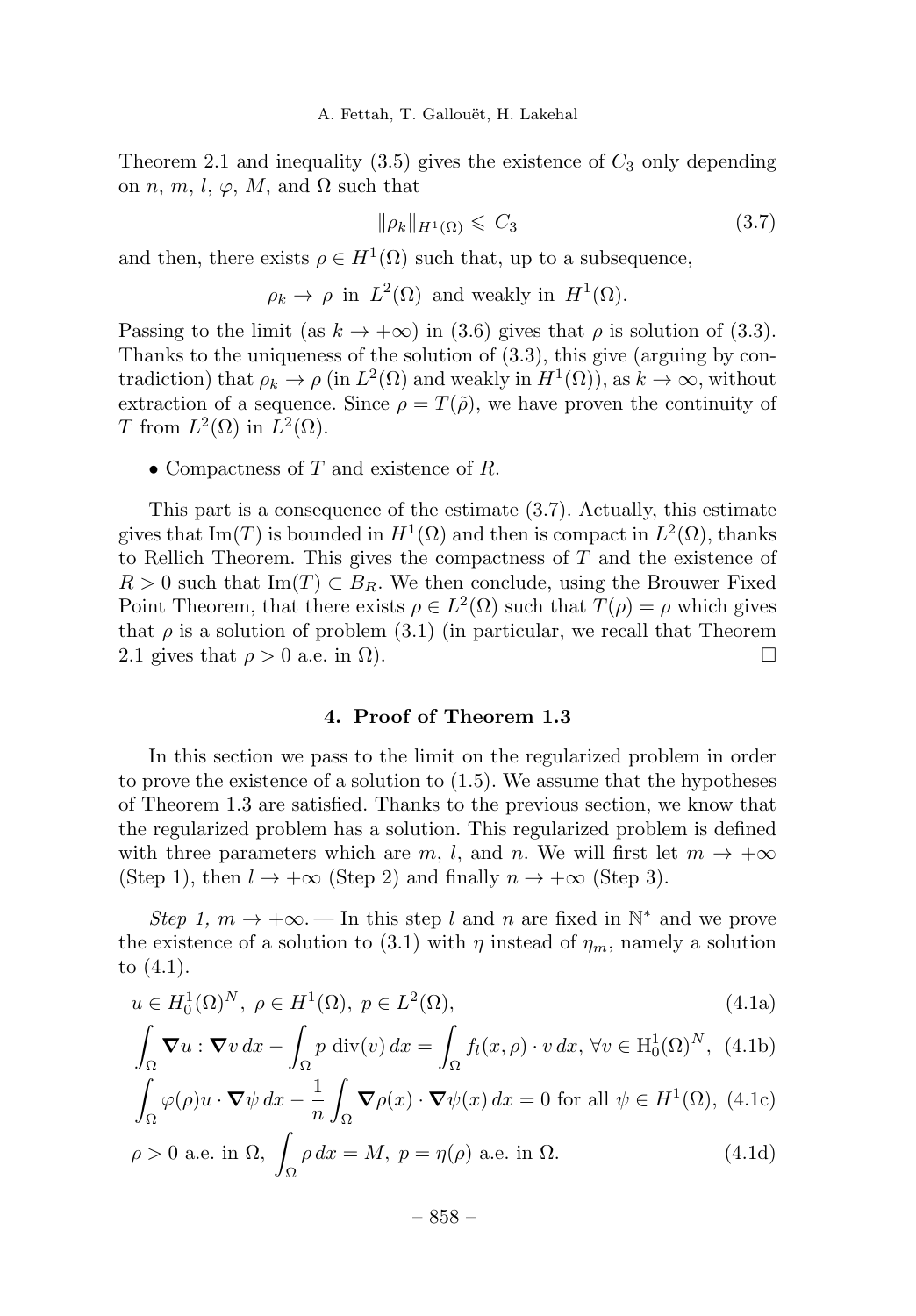Let  $(u_m, p_m, \rho_m)$  be a solution of (3.1). Taking  $u_m$  as test function in (3.1b) yields (where  $||u||_{H_0^1(\Omega)} = ||\nabla u||_{L^2(\Omega)}$ )

$$
||u_m||_{H_0^1(\Omega)}^2 - \int_{\Omega} p_m \operatorname{div}(u_m) dx = \int_{\Omega} f_l(x, \rho_m) \cdot u_m dx.
$$

which gives, since  $p_m = \eta_m(\rho_m)$ ,

$$
||u_m||_{H_0^1(\Omega)}^2 - \int_{\Omega} \eta_m(\rho_m) \operatorname{div}(u_m) dx = \int_{\Omega} f_l(x, \rho_m) \cdot u_m dx.
$$

We now use Lemma 5.2. It gives, thanks to the fact that  $(\rho_m, u_m)$  satisfy Equation (3.1c),  $\int_{\Omega} \eta_m(\rho_m) \operatorname{div}(u_m) dx \leq 0$  (this Lemma uses hypothesis (1.4b) on  $\varphi$  and the fact that  $\varphi(s) > 0$  for  $s > 0$ ). Then, we have

$$
||u_m||_{H_0^1(\Omega)^N}^2 \leq \int_{\Omega} f_l(x,\rho_m) \cdot u_m dx.
$$

Using Poincaré and Hölder inequalities, we obtain the existence of  $C_1$  only depending on l and  $\Omega$  such that

$$
||u_m||_{H_0^1(\Omega)} \le C_1. \tag{4.2}
$$

Using (4.2) and theorem 2.1, there exists  $C_2$  only depending on l,  $\Omega$ ,  $M$ ,  $\varphi$ and  $n$  such that

$$
\|\rho_m\|_{H^1(\Omega)} \leqslant C_2. \tag{4.3}
$$

In order to obtain a bound for  $p_m$  in  $L^2(\Omega)$ , we now choose v given by Lemma 5.3 with  $q = p_m - m(p_m)$ , where  $m(p_m)$  is the mean value of  $p_m$ . Taking v in (3.1b) and using  $\int_{\Omega}$  div(v)  $dx = 0$  give

$$
\int_{\Omega} (p_m - m(p_m))^2 dx = \int_{\Omega} (f_l(x, \rho_m) \cdot v - \nabla u_m : \nabla v) dx.
$$

Then, since  $||v||_{H_0^1(\Omega)^N} \leq C_d ||p_m - m(p_m)||_{L^2(\Omega)}$  ( $C_d$  given by Lemma 5.3) and  $||u_m||_{H_0^1(\Omega)^N} \leq C_1$ , the preceding inequality leads to an estimate on the  $L^2$ -norm of  $(p_m - m(p_m))$ , *i.e.* the existence of  $C_3$ , only depending on  $\Omega$ and  $l$ , such that

$$
||p_m - m(p_m)||_{L^2(\Omega)} \leq C_3. \tag{4.4}
$$

We now use the fact that  $\int_{\Omega} \rho_m dx = M$  to deduce an estimate on  $||p_m||_{L^2(\Omega)}$ . The function  $\eta$  is a one-to-one function from  $\mathbb{R}_+$  onto  $\mathbb{R}_+$ . We denote by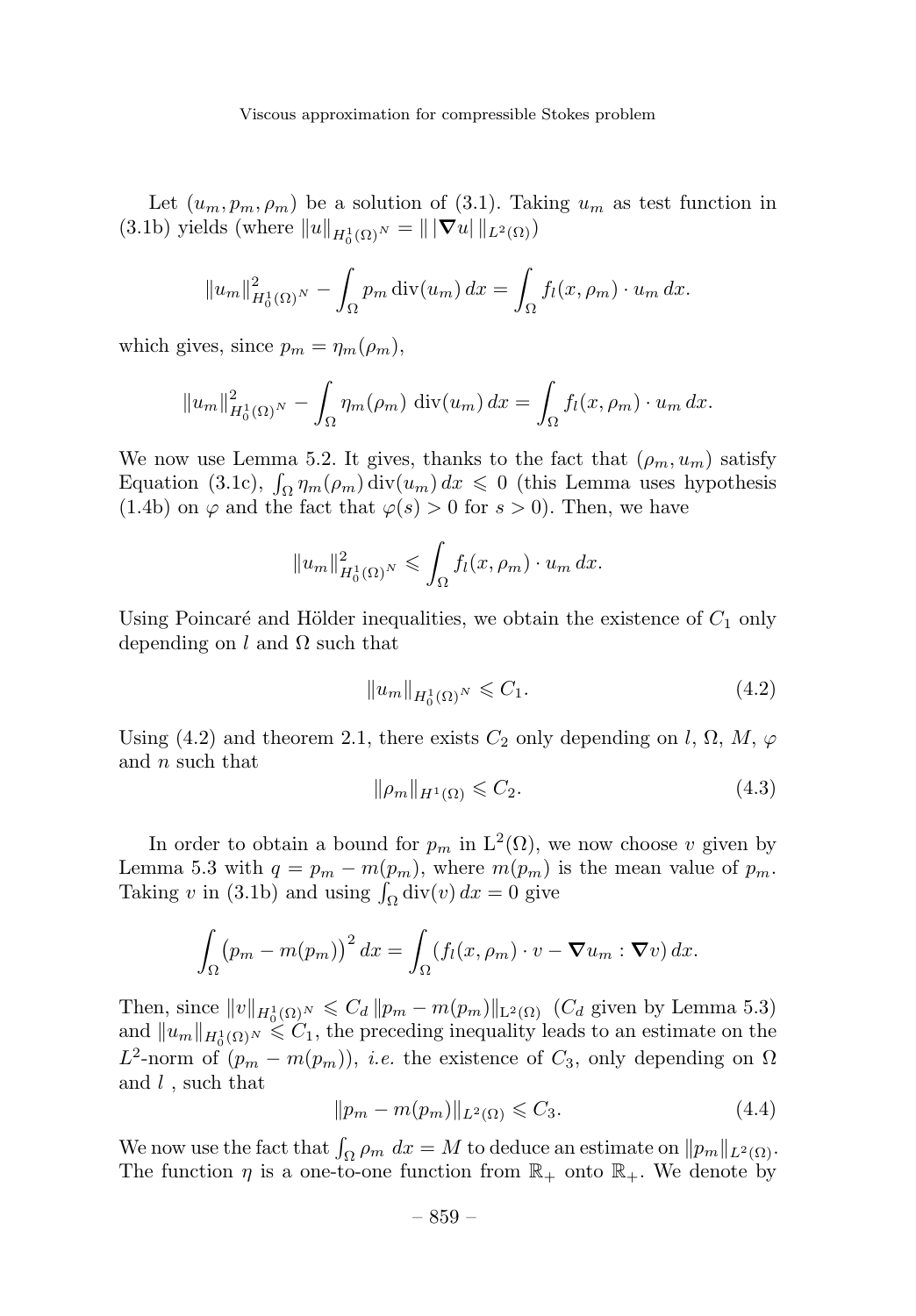$\bar{\eta}$  its reciprocal function (that is  $\bar{\eta}(\eta(s)) = \eta(\bar{\eta}(s)) = s$  for all  $s \in \mathbb{R}_{+}$ ). we thus get

$$
\int_{\Omega} \bar{\eta}(p_m) dx = \int_{\Omega} \bar{\eta}(\eta_m(\rho_m)) dx \leqslant \int_{\Omega} \bar{\eta}(\eta(\rho_m)) dx = \int_{\Omega} \rho_m dx = M.
$$

and then, using  $(4.4)$  and Lemma 5.4, there exists  $C_4$ , only depending on the  $\Omega$ , l, n and M, such that:

 $||p_m||_{\mathcal{L}^2(\Omega)} \leqslant C_4.$  (4.5)

Remark 4.1. – The fact that  $\eta$  is increasing is not necessary here. If  $\eta$ is only nondecreasing, the estimate on  $p$  is obtained using the reciprocal function of  $s \mapsto \eta(s) + s$  (instead of the reciprocal function of  $\eta$ ). This is useful for Theorem 4.2.

Thanks to the estimates  $(4.2)$ ,  $(4.3)$  and  $(4.5)$ , we have, up to a subsequence, as  $m \to +\infty$ ,

$$
u_m \to u
$$
 weakly in  $H_0^1(\Omega)^N$ ,  
\n $\rho_m \to \rho$  a.e., in  $L^2(\Omega)$  and weakly in  $H^1(\Omega)$ ,  
\n $p_m \to p$  weakly in  $L^2(\Omega)$ .

Then, passing to the limit (as  $m \to +\infty$ ) in the equations satisfied by  $(u_m, \rho_m, p_m)$  gives that  $(u, p, \rho)$  is solution of (4.1). In particular, since  $\eta_m(\rho_m) \to \eta(\rho)$  a.e and  $(\eta_m(\rho_m))_{m \in \mathbb{N}}$  is bounded in  $L^2(\Omega)$ , one has  $\eta_m(\rho_m) \to$  $\eta(\rho)$  in  $L^q(\Omega)$  for all  $q < 2$ . Since  $\eta_m(\rho_m) = p_m \to p$  weakly in  $L^2(\Omega)$ , we then conclude that  $p = \eta(\rho)$ . We recall also that the fact that  $\rho > 0$  a.e. in  $\Omega$  is given by Theorem 2.1. This concludes the proof of Step 1.

Step 2,  $l \rightarrow +\infty$ . In this step n is fixed in N<sup>\*</sup> and we prove the existence of a solution to  $(4.1)$  with f instead of  $f_l$ , namely a solution to  $(4.6).$ 

$$
u \in H_0^1(\Omega)^N, \ \rho \in H^1(\Omega), \ p \in L^2(\Omega),
$$
 (4.6a)

$$
\int_{\Omega} \mathbf{\nabla} u : \mathbf{\nabla} v \, dx - \int_{\Omega} p \, \text{div}(v) \, dx = \int_{\Omega} f(x, \rho) \cdot v \, dx, \, \forall v \in H_0^1(\Omega)^N, \tag{4.6b}
$$

$$
\int_{\Omega} \varphi(\rho)u \cdot \nabla \psi \, dx - \frac{1}{n} \int_{\Omega} \nabla \rho(x) \cdot \nabla \psi(x) \, dx = 0 \text{ for all } \psi \in H^1(\Omega), \text{ (4.6c)}
$$

$$
\rho > 0 \text{ a.e. in } \Omega, \int_{\Omega} \rho \, dx = M, \ p = \eta(\rho) \text{ a.e. in } \Omega. \tag{4.6d}
$$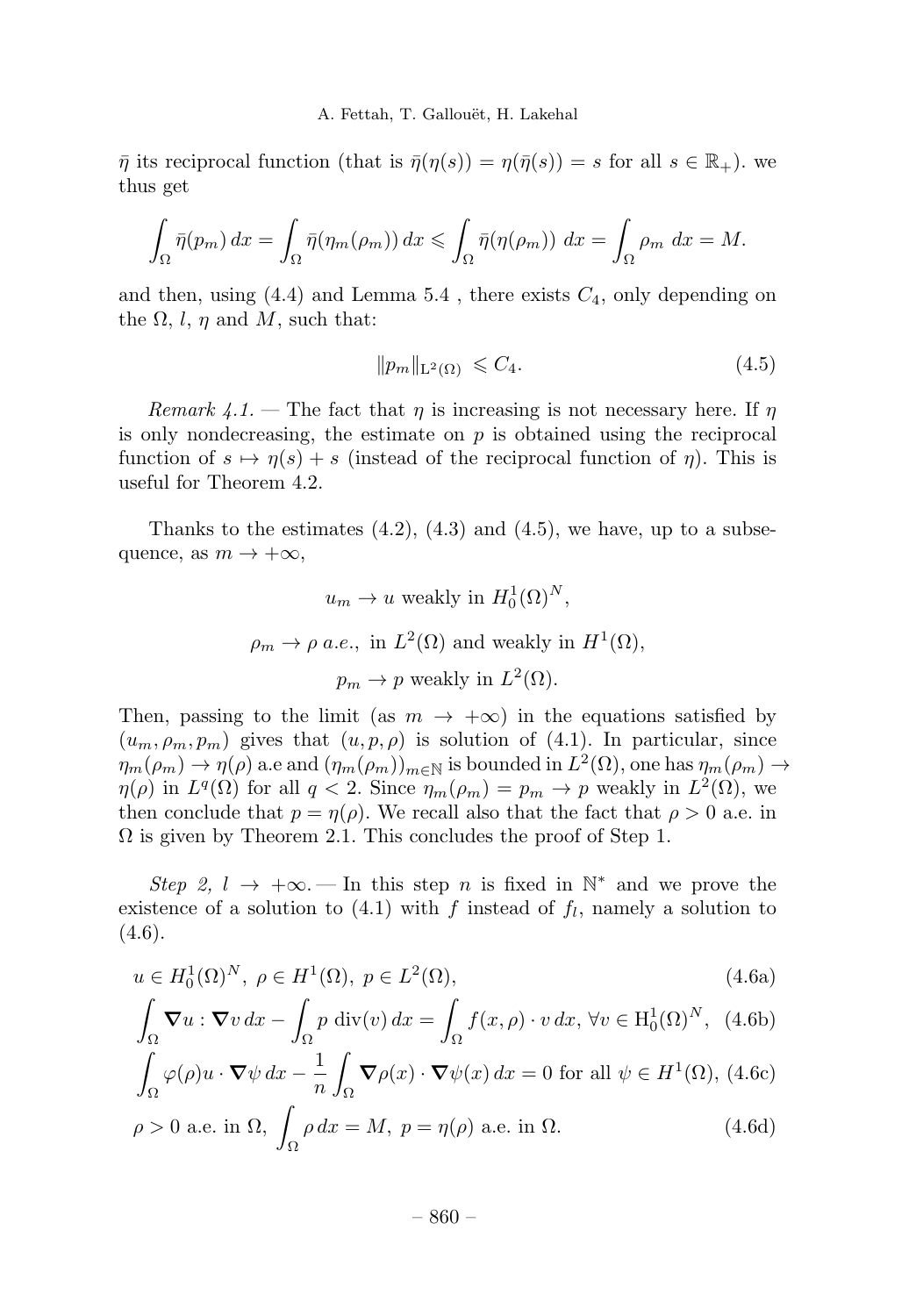Viscous approximation for compressible Stokes problem

Let  $(u_l, p_l, \rho_l)$  be a solution of (4.1). The main additionnal difficulty with respect to Step 1 is to obtain the  $H_0^1(\Omega)$  estimate on  $u_l$ . Taking  $u_l$  as test function in (4.1b) yields

$$
||u_l||_{H_0^1(\Omega)}^2 - \int_{\Omega} p_l \operatorname{div}(u_l) dx = \int_{\Omega} f_l(x, \rho_l) \cdot u_l dx.
$$

which gives, since  $p_l = \eta(\rho_l)$ ,

$$
||u_l||_{H_0^1(\Omega)}^2 - \int_{\Omega} \eta(\rho_l) \operatorname{div}(u_l) dx = \int_{\Omega} f_l(x, \rho_l) \cdot u_l dx.
$$

Thanks to the fact that  $(\rho_l, u_l)$  satisfy Equation (4.1c) and using Lemma 5.2 one has  $\int_{\Omega} \eta(\rho_l) \operatorname{div}(u_l) dx \leq 0$ . Then, we have

$$
||u_l||_{H_0^1(\Omega)}^2 \le \int_{\Omega} f_l(x,\rho_l) \cdot u_l dx.
$$

Using Poincaré and Cauchy-Schwarz inequalities, we obtain the existence of  $C_1$  only depending on f and  $\Omega$  such that

$$
||u_l||_{H_0^1(\Omega)} \le C_1(||\rho_l||_{L^2(\Omega)} + 1).
$$
\n(4.7)

Using (1.3b) and  $p_l = \eta(\rho_l)$ , for all  $\epsilon > 0$  there exists  $C_{\epsilon}$  only depending on  $\epsilon$ , *n* and  $\Omega$  such that:

$$
\|\rho_l\|_{L^2(\Omega)} \leq C_{\epsilon} + \epsilon \|p_l\|_{L^2(\Omega)}.
$$
\n(4.8)

Then, with (4.7), for all  $\epsilon > 0$ , there exists  $C_{\epsilon}$ , only depending on  $\epsilon$ , f, and  $\Omega$ , such that

$$
||u_l||_{H_0^1(\Omega)^N} \leqslant \widetilde{C}_{\epsilon} + \epsilon ||p_l||_{L^2(\Omega)}.
$$
\n(4.9)

We now choose (as in Step 1) v given by Lemma 5.3 with  $q = p_l$  $m(p_l)$ , where  $m(p_l)$  is the mean value of  $p_l$ . Taking v in (4.1b) and using  $\int_{\Omega}$ div $(v) dx = 0$  give

$$
\int_{\Omega} (p_l - m(p_l))^2 dx = \int_{\Omega} (f_l(x, \rho_l) \cdot v - \nabla u_l : \nabla v) dx.
$$
 (4.10)

Since  $||v||_{H_0^1(\Omega)} \leq C_d ||p_m - m(p_m)||_{L^2(\Omega)}$  ( $C_d$  given by Lemma 5.3), Inequalities  $(4.10)$  and  $(4.9)$  (and Poincaré Inequality) give the existence of  $\overline{C}_{\epsilon}$  only depending on  $\epsilon$ , f,  $\eta$  and  $\Omega$ , such that

$$
||p_l - m(p_l)||_{L^2(\Omega)} \leqslant \epsilon ||p||_{L^2(\Omega)} + \bar{C}_{\epsilon}.
$$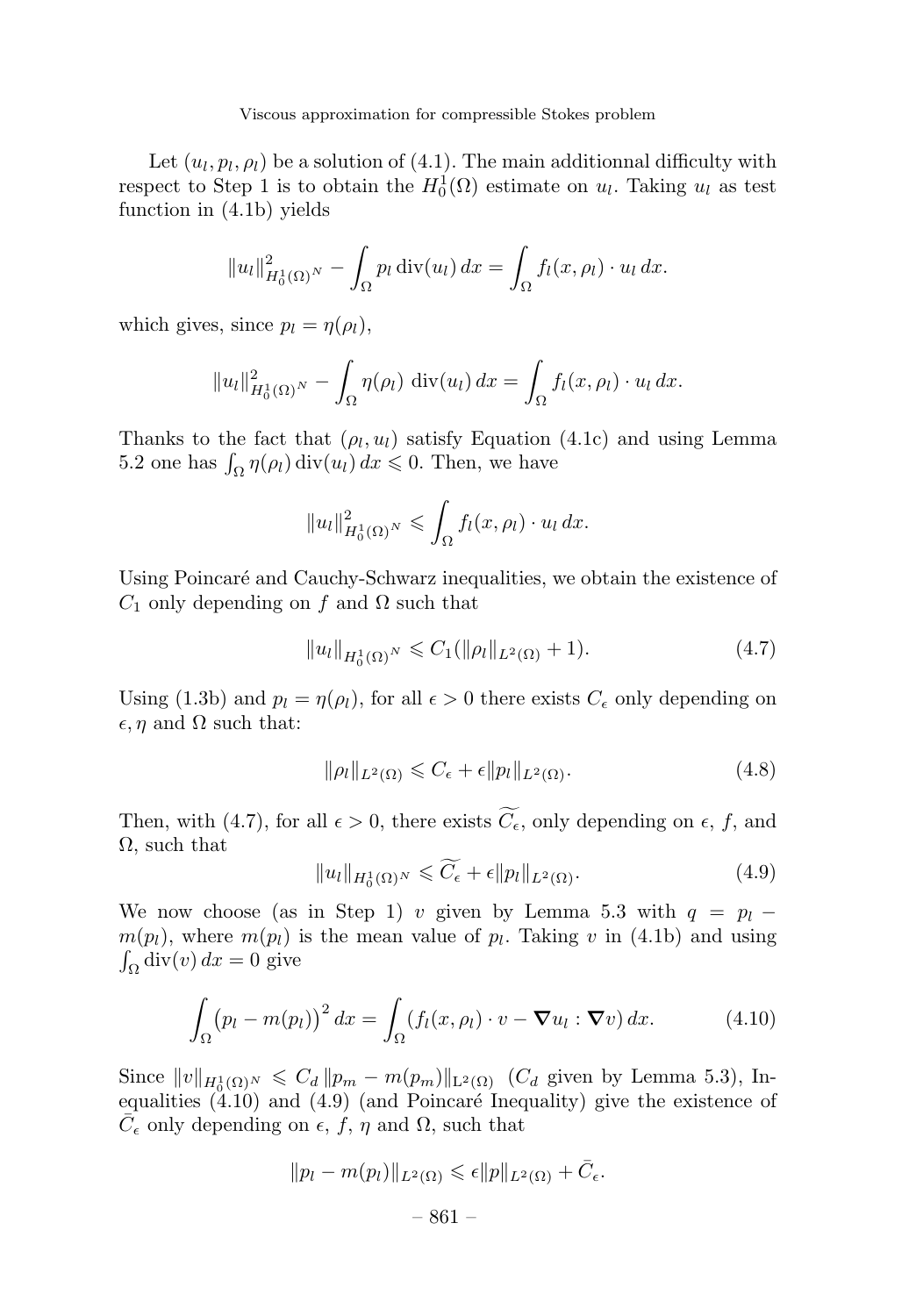As in Step 1, we now use  $\int_{\Omega} \rho_m dx = M$  (and the fonction  $\bar{\eta}$ ). Taking  $\epsilon < 1$ gives, by Lemma 5.4, the existence of  $C_2$ , only depending on the  $\Omega$ , f,  $\eta$ and M, such that

$$
||p_l||_{\mathcal{L}^2(\Omega)} \leqslant C_2. \tag{4.11}
$$

As in Remark 4.1, this estimate holds also if  $\eta$  is nondecreasing (instead of increasing).

With (4.11), turning back to (4.9) and (4.8), there exists  $C_3$ , only depending on  $\Omega$ , f,  $\eta$  and M, such that

$$
||u_l||_{H_0^1(\Omega)^N} \leq C_3 \text{ and } ||\rho_l||_{L^2(\Omega)^N} \leq C_3. \tag{4.12}
$$

Since *n* is fixed, we also obtain an  $H^1(\Omega)$  estimate on  $\rho_l$ . Actually, Theorem 2.1 gives the existence of  $C_4$  only depending on the  $\Omega$ , f,  $\eta$ ,  $M$ ,  $\varphi$  and n such that

$$
\|\rho_l\|_{H^1(\Omega)} \leqslant C_4. \tag{4.13}
$$

(4.14b)

Thanks to the estimates obtained in this Step 2, it is possible to assume (up to a subsequence) that, as  $l \to +\infty$ :

> •  $u_l \to u$  in  $L^2(\Omega)^N$  and weakly in  $H_0^1(\Omega)^N$ , •  $\rho_l \to \rho$  a.e, in  $L^2(\Omega)$  and weakly in  $H^1(\Omega)$ , •  $p_l \to p$  weakly in  $L^2(\Omega)$ .

Then, passing to the limit (as  $l \rightarrow +\infty$ ) in the equations satisfied by  $(u_l, \rho_l, p_l)$  gives that  $(u, p, \rho)$  is solution of (4.6). In particular, as in Step 1, since  $\eta(\rho_l) \to \eta(\rho)$  a.e and  $(\eta(\rho_l))_{m \in \mathbb{N}}$  is bounded in  $L^2(\Omega)$ , one has  $\eta(\rho_l) \to \eta(\rho)$  in  $L^q(\Omega)$  for all  $q < 2$ . Since  $\eta(\rho_l) = p_l \to p$  weakly in  $L^2(\Omega)$ , we then conclude that  $p = \eta(\rho)$ . Here also, we recall that the fact that  $\rho > 0$ a.e. in  $\Omega$  is given by Theorem 2.1. This concludes the proof of Step 2.

Step 3,  $n \to +\infty$ . Step 2 gives, for all  $n \in \mathbb{N}^*$  the existence of  $(u_n, \rho_n, p_n)$  such that

$$
u_n \in H_0^1(\Omega)^N, \ \rho_n \in H^1(\Omega), \ p_n \in L^2(\Omega), \tag{4.14a}
$$

$$
\int_{\Omega} \nabla u_n : \nabla v \, dx - \int_{\Omega} p_n \, \text{div}(v) \, dx = \int_{\Omega} f(x, \rho_n) \cdot v \, dx, \ \forall v \in H_0^1(\Omega)^N,
$$

$$
\int_{\Omega} \varphi(\rho_n) u_n \cdot \nabla \psi \, dx - \frac{1}{n} \int_{\Omega} \nabla \rho_n(x) \cdot \nabla \psi(x) \, dx = 0 \text{ for all } \psi \in H^1(\Omega),\tag{4.14c}
$$

$$
\rho_n > 0
$$
 a.e. in  $\Omega$ ,  $\int_{\Omega} \rho_n dx = M$ ,  $p_n = \eta(\rho_n)$  a.e. in  $\Omega$ . (4.14d)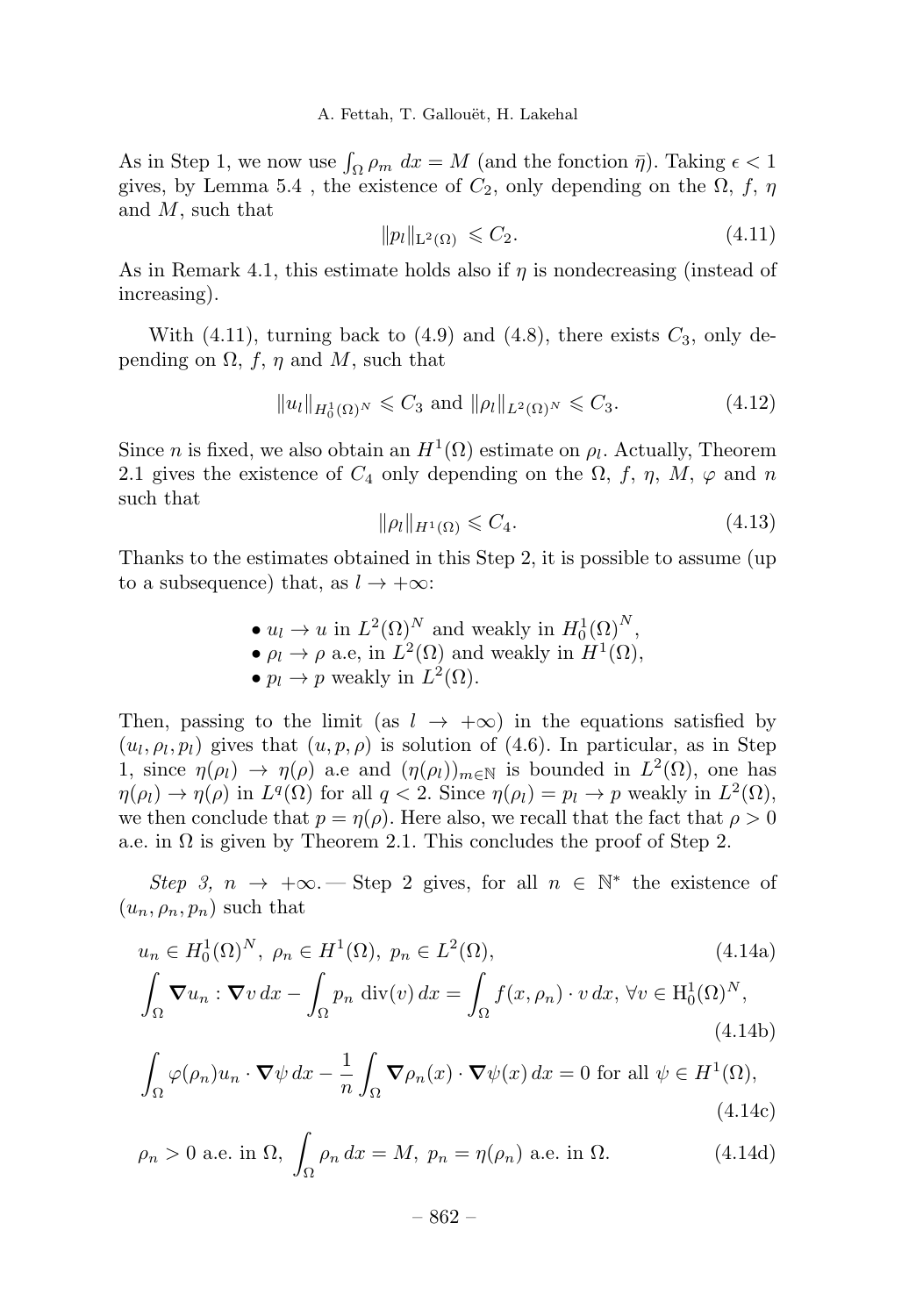Viscous approximation for compressible Stokes problem

In order to obtain a solution of (1.5), we have to pass to the limit in these equations as  $n \to +\infty$ .

As in Step 2, we obtain an  $H_0^1(\Omega)$  estimate on  $u_n$  and an  $L^2(\Omega)$  estimate on  $\rho_n$  and  $p_n$  (the proof is the same as in Step 2, replacing  $f_l$  by f). Namely, there exists  $C_1$  only depending on  $\Omega$ , f,  $\eta$  and M, such that

$$
||u_n||_{H_0^1(\Omega)} \le ||\rho_n||_{L^2(\Omega)}, \ ||p_n||_{L^2(\Omega)} \le C_1. \tag{4.15}
$$

Thanks to these estimates, it is possible to assume (up to a subsequence) that, as  $n \to +\infty$ ,

> •  $u_n \to u$  in  $L^2(\Omega)^N$  and weakly in  $H_0^1(\Omega)^N$ , •  $\rho_n \to \rho$  weakly in  $L^2(\Omega)$ ,  $\bullet p_n \to p$  weakly in  $L^2(\Omega)$ .

But, we do not have an  $H^1(\Omega)$  estimate on  $\rho_n$  (this estimate in Step 2 was depending on  $n$ ). So, we need some additional tricks to prove the convergence of  $f(\cdot, \rho_n)$ ,  $\varphi(\rho_n)$  and  $\eta(\rho_n)$  to  $f(\cdot, \rho)$ ,  $\varphi(\rho)$  and  $\eta(\rho)$ .

We first remark that the weak convergence of  $\rho_n$  in  $L^2(\Omega)$  gives  $\rho \geq 0$ a.e. and  $\int_{\Omega} \rho \, dx = M$ .

We now try to pass to the limit in (4.14b) and (4.14c). For  $n \in \mathbb{N}^*$ , we set  $h_n = f(\cdot, \rho_n)$  and  $q_n = \varphi(\rho_n)$ . Thanks to Hypothesis (1.2) on f and Hypothesis (1.4b) on  $\varphi$ , the sequences  $(h_n)_{n\in\mathbb{N}^*}$  and  $(q_n)_{n\in\mathbb{N}^*}$  are bounded in  $L^2(\Omega)^N$  and  $L^2(\Omega)$ . Then, it is possible to assume (up to a subsequence) that, as  $n \to +\infty$ ,

• 
$$
h_n \to h
$$
 weakly in  $L^2(\Omega)^N$ ,  
•  $q_n \to q$  weakly in  $L^2(\Omega)$ .

Thanks to the convergence of  $u_n$ ,  $p_n$  and  $h_n$ , it is quite easy to pass to the limit, as  $n \to \infty$ , in (4.14b). We obtain

$$
\int_{\Omega} \mathbf{\nabla} u : \mathbf{\nabla} v \, dx - \int_{\Omega} p \, \text{div}(v) \, dx = \int_{\Omega} h \cdot v \, dx, \, \forall v \in H_0^1(\Omega)^N. \tag{4.16}
$$

We prove now that

$$
\int_{\Omega} qu \cdot \nabla \psi \, dx = 0 \text{ for all } \psi \in W^{1,\infty}(\Omega),\tag{4.17}
$$

Let  $\epsilon > 0$  and  $n \in \mathbb{N}^*$ . We take  $\psi = \ln(\rho_n + \epsilon)$  in (4.14c) (this is possible since  $\rho_n > 0$  a.e. and then  $\psi \in H^1(\Omega)$ ). We obtain

$$
\frac{1}{n} \int_{\Omega} \frac{|\nabla \rho_n(x)|^2}{\rho_n(x) + \epsilon} dx = \frac{1}{n} \int_{\Omega} \nabla \rho_n(x) \cdot \nabla \psi(x) dx = \int_{\Omega} \varphi(\rho_n(x)) u(x) \cdot \frac{\nabla \rho_n(x)}{\rho_n(x) + \epsilon}.
$$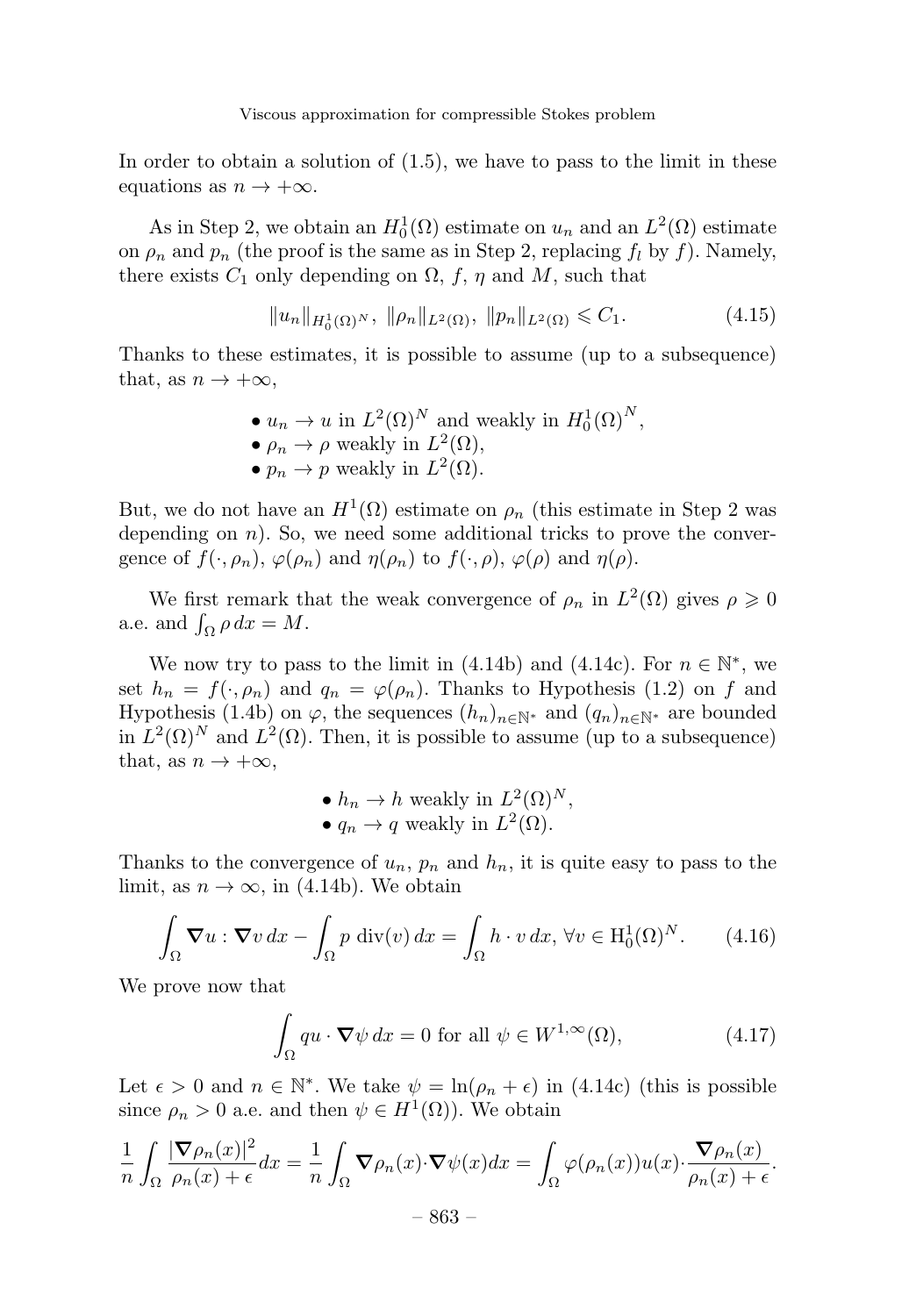We define  $\phi$  by  $\phi(s) = \int_0^s$  $\frac{\varphi(\xi)}{\xi+\epsilon}d\xi$  for  $s > 0$ . Thanks to (1.4b), one has  $|\phi(s)| \leqslant Ls$  (and  $|\varphi(s)| \leqslant Ls$ ) for all  $s > 0$ . Since  $\rho_n \in H^1(\Omega)$  and  $\rho_n > 0$ a.e., one has  $\phi(\rho_n) \in H^1(\Omega)$  and the previous equality gives

$$
\frac{1}{n}\int_{\Omega}\frac{|\boldsymbol{\nabla}\rho_n(x)|^2}{\rho_n(x)+\epsilon}dx=\int_{\Omega}u(x)\cdot\boldsymbol{\nabla}\phi(\rho_n(x))\,dx=\int_{\Omega}\phi(\rho_n(x))\mathrm{div}(u(x))\,dx.
$$

Then, thanks to (4.15), there exists  $C_2$  only depending on  $\Omega$ , f,  $\eta$  and M, such that

$$
\frac{1}{n}\int_{\Omega}\frac{|\boldsymbol{\nabla}\rho_n(x)|^2}{\rho_n(x)+\epsilon}dx\leqslant C_2.
$$

When  $\epsilon \to 0$ , this inequality gives, with the theorem of Monotone Convergence, for all  $n \in \mathbb{N}^*$ ,

$$
\frac{1}{n} \int_{\Omega} \frac{|\nabla \rho_n(x)|^2}{\rho_n(x)} dx \leqslant C_2.
$$
\n(4.18)

Inequality (4.18) allows us to prove (4.17). Indeed, let  $\psi \in W^{1,\infty}(\Omega)$ . Thanks to the convergence of  $u_n$  to u in  $L^2(\Omega)$  and to the weak convergence of  $\varphi(\rho_n)$ to q in  $L^2(\Omega)$ , one has, as  $n \to \infty$ ,

$$
\int_{\Omega} \varphi(\rho_n) u_n \cdot \nabla \psi \, dx \to \int_{\Omega} qu \cdot \nabla \psi \, dx,
$$

and Inequality (4.18) gives

$$
\left|\frac{1}{n}\int_{\Omega}\mathbf{\nabla}\rho_n(x)\cdot\mathbf{\nabla}\psi(x)\,dx\right|\leqslant\frac{1}{\sqrt{n}}\sqrt{C_2M}\||\mathbf{\nabla}\psi\,||_{L^{\infty}(\Omega)}\to 0.
$$

Then, passing to the limit in (4.14c) (with  $\psi \in W^{1,\infty}(\Omega)$ ) leads to (4.17).

The main difficulty now is that we do not know if  $h = f(\cdot, \rho)$  and  $q =$  $\varphi(\rho)$  (except in the very interesting case where  $f(x, \rho) = \bar{f}(x) + g(x)\rho(x)$ , with  $\bar{f} \in L^2(\Omega)$  and  $g \in L^{\infty}(\Omega)$  and we do not know if  $p = \eta(\rho)$  (at least, up to a subsequence).In order to prove these results, we will first show that

$$
\liminf_{n \to \infty} \int_{\Omega} p_n q_n \, dx \leqslant \int_{\Omega} pq \, dx.
$$

Since the sequence  $(q_n)_{n\in\mathbb{N}}$  is bounded in  $L^2(\Omega)$ , Lemma 5.5 gives the existence of a bounded sequence  $(v_n)_{n\in\mathbb{N}}$  in  $H^1(\Omega)^N$  such that  $\text{div}(v_n) = q_n$  and curl( $v_n$ ) = 0. It is possible to assume (up to a subsequence) that  $v_n \to v$ in  $L^2(\Omega)^N$  and weakly in  $H^1(\Omega)^N$ . Passing to the limit as  $n \to \infty$  gives  $\text{div}(v) = q$  and  $\text{curl}(v) = 0$ .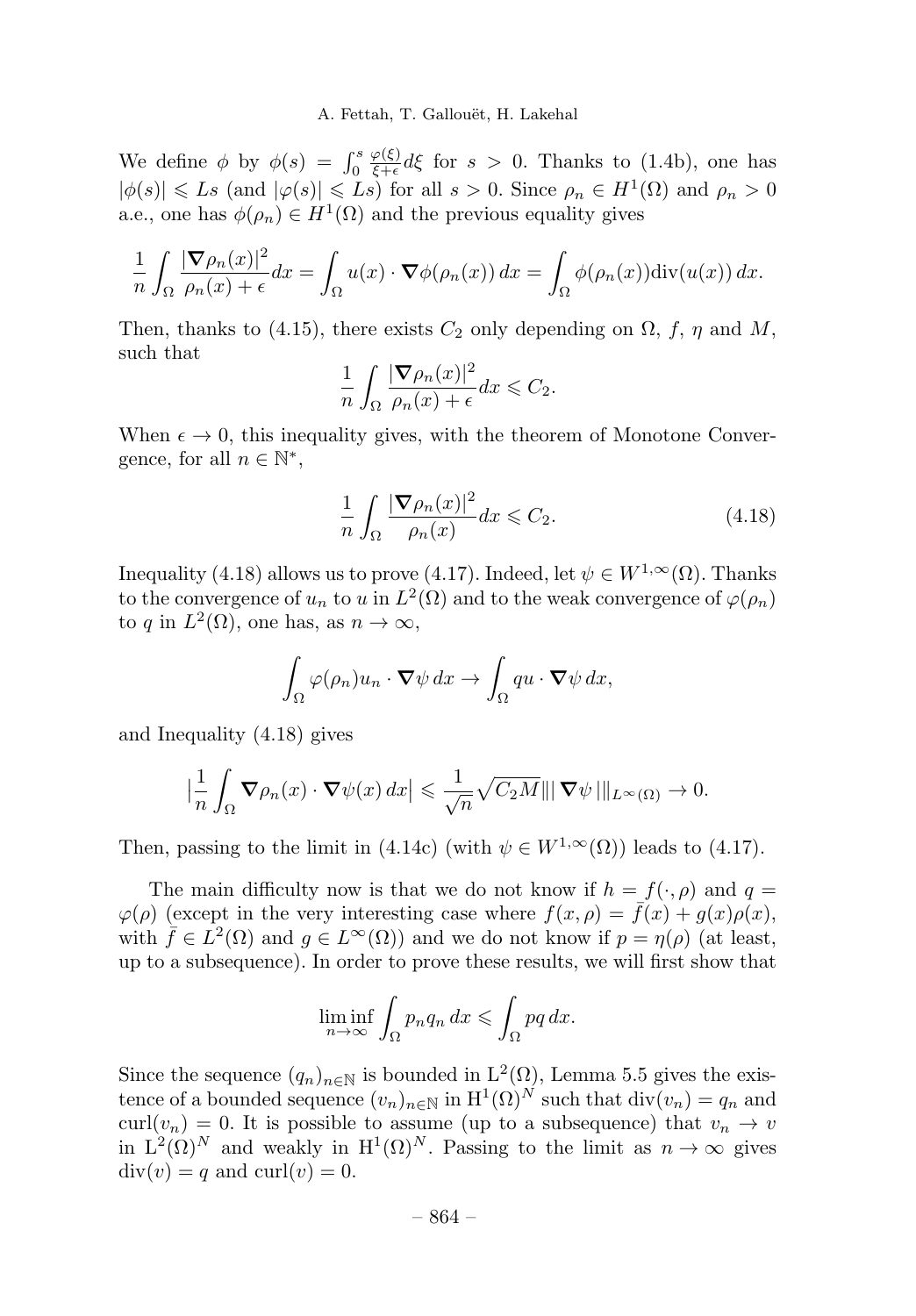Let  $\psi \in C_c^{\infty}(\Omega)$  (so that  $v_n \psi \in H_0^1(\Omega)^N$ ). Taking  $v = v_n \psi$  in (4.14b) leads to

$$
\int_{\Omega} \mathbf{\nabla} u_n : \mathbf{\nabla} (v_n \psi) \, dx - \int_{\Omega} p_n \operatorname{div} (v_n \psi) \, dx = \int_{\Omega} h_n \cdot (v_n \psi) \, dx.
$$

Since  $u_n, v_n \psi \in H_0^1(\Omega)^N$  one has

$$
\int_{\Omega} \mathbf{\nabla} u_n : \mathbf{\nabla} v_n \psi \, dx = \int_{\Omega} \operatorname{curl}(u_n) \cdot \operatorname{curl}(v_n \psi) \, dx + \int_{\Omega} \operatorname{div}(u_n) \, \operatorname{div}(v_n \psi) \, dx.
$$

Thus,

$$
\int_{\Omega} \operatorname{div}(u_n) \operatorname{div}(v_n \psi) dx + \int_{\Omega} \operatorname{curl}(u_n) \cdot \operatorname{curl}(v_n \psi) dx - \int_{\Omega} p_n \operatorname{div}(v_n \psi) dx = \int_{\Omega} h_n \cdot (v_n \psi) dx.
$$

The choice of  $v_n$  gives  $\text{div}(v_n\psi) = q_n\psi + v_n \cdot \nabla \psi$  and  $\text{curl}(v_n\psi) = L(\psi)v_n$ , where  $L(\psi)$  is a matrix with entries involving the first order derivatives of  $\psi$ . Then, the previous equality yields

$$
\int_{\Omega} (\text{div}(u_n) - p_n) q_n \psi \, dx + \int_{\Omega} \text{div}(u_n) v_n \cdot \nabla \psi \, dx \n+ \int \text{curl}(u_n) \cdot L(\psi) v_n \, dx - \int_{\Omega} p_n v_n \cdot \nabla \psi \, dx = \int_{\Omega} h_n \cdot (v_n \psi) \, dx.
$$

Thanks to the weak convergence of  $u_n$  in  $\mathrm{H}_0^1(\Omega)^N$  to u, the weak convergence of  $p_n$  in  $L^2(\Omega)$  to p, the weak convergence of  $h_n$  in  $L^2(\Omega)$  to h and the convergence of  $v_n$  in  $L^2(\Omega)^N$  to v, we obtain:

$$
\lim_{n \to \infty} \int_{\Omega} (\text{div}(u_n) - p_n) q_n \psi \, dx = \int_{\Omega} h \cdot (v\psi) \, dx - \int_{\Omega} \text{div}(u) \, v \cdot \nabla \psi \, dx - \int_{\Omega} \text{curl}(u) \cdot L(\psi) \, v \, dx + \int_{\Omega} p \, v \cdot \nabla \psi \, dx. \tag{4.19}
$$

But, thanks to  $(4.16)$ ,  $(u, p)$  satisfies:

$$
\int_{\Omega} \mathbf{\nabla} u : \mathbf{\nabla} (v\psi) \, dx - \int_{\Omega} p \, \text{div}(v\psi) \, dx = \int_{\Omega} h \cdot (v\psi) \, dx,
$$

or equivalently:

$$
\int_{\Omega} \operatorname{div}(u) \operatorname{div}(v\psi) \, dx + \int_{\Omega} \operatorname{curl}(u) \cdot \operatorname{curl}(v\psi) \, dx - \int_{\Omega} p \operatorname{div}(v\psi) \, dx = \int_{\Omega} h \cdot (v\psi) \, dx,
$$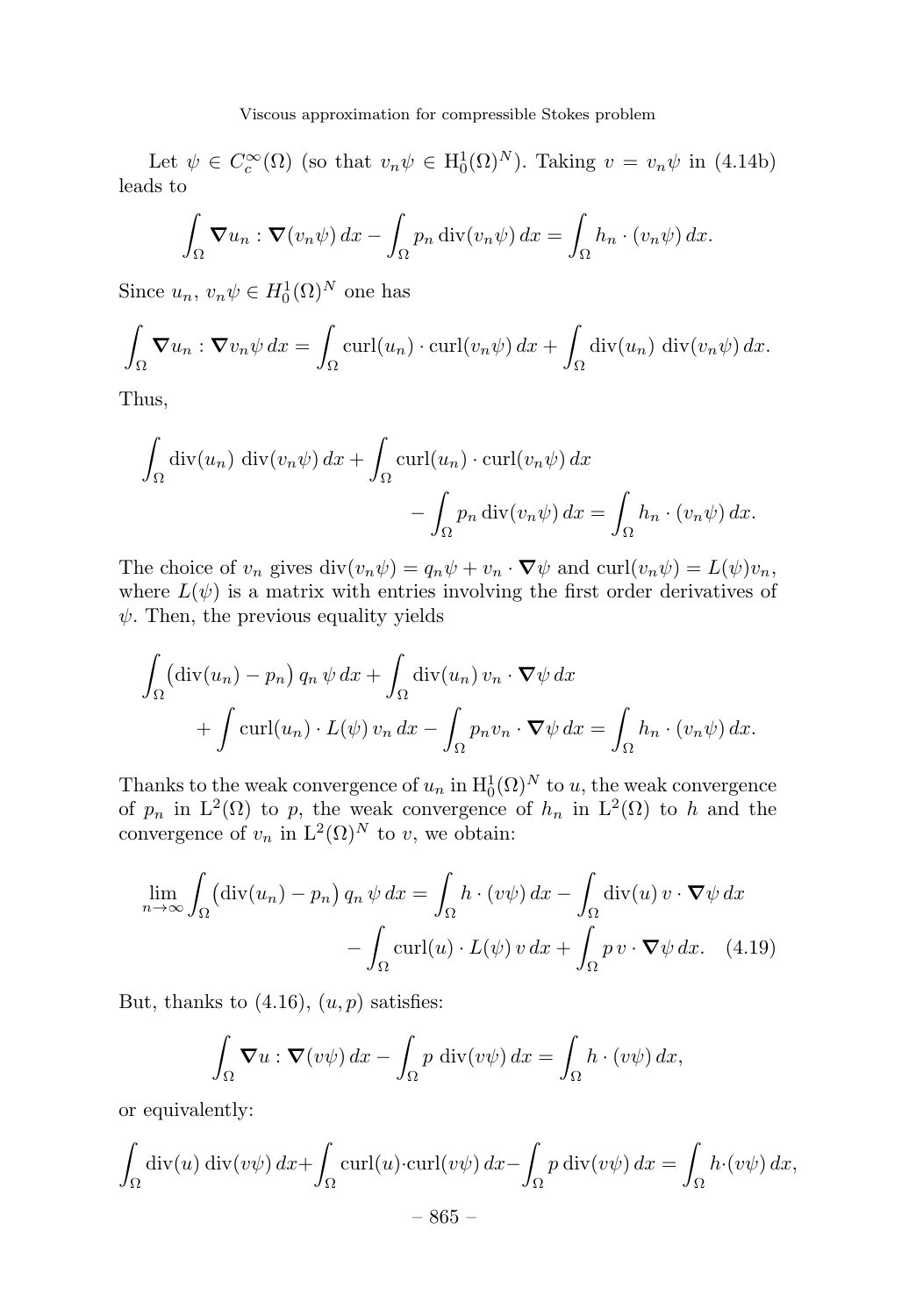which gives (using  $div(v) = q$  and  $curl(v) = 0$ )

$$
\int_{\Omega} (\text{div}(u) - p) q \psi dx + \int_{\Omega} \text{div}(u) v \cdot \nabla \psi dx + \int_{\Omega} \text{curl}(u) \cdot L(\psi) v dx - \int_{\Omega} p v \cdot \nabla \psi dx = \int_{\Omega} h \cdot (v\psi) dx.
$$

Then, with (4.19), we obtain:

$$
\lim_{n \to \infty} \int_{\Omega} \left( p_n - \text{div}(u_n) \right) q_n \, \psi \, dx = \int_{\Omega} \left( p - \text{div}(u) \right) q \, \psi \, dx. \tag{4.20}
$$

In (4.20), the function  $\psi$  is an arbitrary element of  $C_c^{\infty}(\Omega)$ . We are going to prove now that it is possible to take  $\psi = 1$  in this relation.

Let  $a > 0$ . Thanks to (1.4b) and (1.3b), there exists  $b > 0$  such, a.e. on Ω,

$$
aq_n = a\varphi(\rho_n) \leqslant \eta(\rho_n) + b = p_n + b,
$$

so that

$$
q_n^2 \leqslant \frac{2p_n^2}{a^2} + \frac{2b^2}{a^2}.
$$

If C is a bound for the  $L^2$ -norm of  $p_n$  (we already have such a bound), one obtains for any borelian subset A of  $\Omega$ ,

$$
\int_{A} q_n^2 dx \leqslant \frac{2C^2}{a^2} + \frac{2b^2}{a^2} |A|.
$$

Let  $\varepsilon > 0$ , we then take  $a^2 = 2C^2/\varepsilon$  which yields:

$$
\int_A \rho_n^2 dx \leqslant \varepsilon + \frac{2b^2}{a^2} |A|.
$$

and then, with  $\delta = \frac{\varepsilon a^2}{2b^2}$ ,

$$
|A| \leq \delta \Rightarrow \int_A q_n^2 dx \leq 2\varepsilon.
$$

This proves the equi-integrability of the sequence  $(q_n^2)_{n \in \mathbb{N}}$ . Since the sequence  $((\text{div}_{h_n}\mathbf{u}_n - p_n))_{n \in \mathbb{N}}$  is bounded in  $L^2(\Omega)$ , we then easily conclude (with the Cauchy-Schwarz inequality) that the sequence  $((\text{div}_{h_n} \mathbf{u}_n-p_n)q_n)_{n\in\mathbb{N}}$ is equi-integrable. Thus Lemma 5.7 yields the conclusion, namely (4.20) is true for  $\psi = 1$  a.e. on  $\Omega$ :

$$
\lim_{n \to \infty} \int_{\Omega} (\text{div}(u_n) - p_n) q_n dx = \int_{\Omega} (\text{div}(u) - p) q dx. \tag{4.21}
$$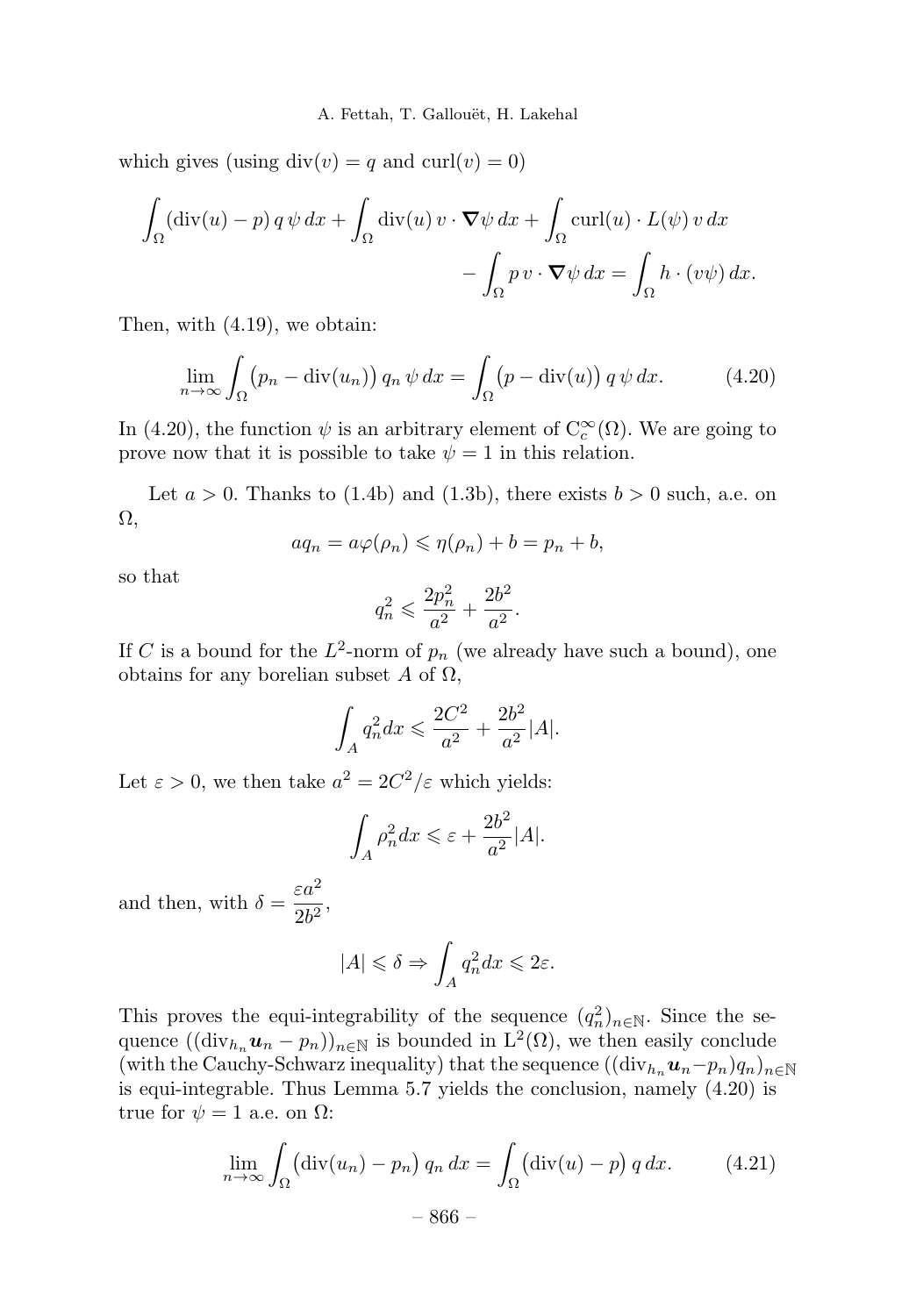We now use the fact that  $\varphi$  is continuous and nondecreasing. It gives, by Lemma 5.3 with  $\phi = \varphi$ , that

$$
\int_{\Omega} q_n \operatorname{div}(u_n) \, dx = \int_{\Omega} \varphi(\rho_n) \operatorname{div}(u_n) \, dx \leq 0
$$

and then

$$
\int_{\Omega} p_n q_n dx = \int_{\Omega} (p_n - \operatorname{div}(u_n)) q_n dx + \int_{\Omega} \operatorname{div}(u_n) q_n dx \le \int_{\Omega} (p_n - \operatorname{div}(u_n)) q_n dx.
$$

With (4.21) it yields

$$
\limsup_{n \to \infty} \int_{\Omega} p_n q_n \, dx \leqslant \int_{\Omega} \left( p - \text{div}(u) \right) q \, dx.
$$

We now recall that  $(q, u)$  satisfy (4.17). One has  $u \in H_0^1(\Omega)$ ,  $q \in L^2(\Omega)$  and  $q \geq 0$  a.e. (since  $\varphi$  is nondecreasing and then  $q_n = \varphi(\rho_n) \geq 0$  a.e.). Then, Lemma 5.8 gives  $\int_{\Omega} q \text{div}(u) dx = 0$  which gives

$$
\limsup_{n \to \infty} \int_{\Omega} p_n q_n \, dx \leqslant \int_{\Omega} pq \, dx
$$

and, up to a subsequence, we can assume

$$
\lim_{n \to \infty} \int_{\Omega} p_n q_n \, dx \le \int_{\Omega} p q \, dx. \tag{4.22}
$$

We now use the fact that  $\varphi$  and  $\eta$  are increasing. The function  $\eta$  is a oneto-one function from R onto R. We denote by  $\bar{\eta}$  the reciprocal function of  $\eta$  (that is  $\bar{\eta}(\eta(s)) = \eta(\bar{\eta}(s)) = s$  for all  $s \in \mathbb{R}_+$ ). Thanks to (1.3b), there exists  $b \in \mathbb{R}$  such that  $0 \leq \bar{\eta}(s) \leq s + b$  for all  $s \in \mathbb{R}_+$ . Then  $\bar{\eta}(p) \in L^2(\Omega)$ (since  $p \in L^2(\Omega)$ ). We set  $\bar{\rho} = \bar{\eta}(p)$  (so that  $\eta(\bar{\rho}) = p$ ) and  $G_n = (\varphi(\rho_n) - \varphi(\rho))$  $\varphi(\bar{\rho}))(\eta(\rho_n)-\eta(\bar{\rho}))$  so that  $G_n \in L^1(\Omega)$ ,  $G_n \geq 0$  a.e. and

$$
0 \leqslant \int_{\Omega} G_n \, dx = \int_{\Omega} q_n p_n \, dx - \int_{\Omega} q_n p \, dx - \int_{\Omega} \varphi(\bar{\rho}) p_n \, dx + \int_{\Omega} \varphi(\bar{\rho}) p \, dx.
$$

Thanks to (4.22) and to the  $L^2(\Omega)$  weak convergences of  $q_n$  and  $p_n$  to p and q, passing to the limit, as  $n \to \infty$ , in the previous inequality leads to

$$
0 \leqslant \lim_{n \to \infty} \int_{\Omega} G_n \, dx = \int_{\Omega} (q - \varphi(\bar{\rho})) (p - p) \, dx = 0.
$$

This gives  $G_n \to 0$  in  $L^1(\Omega)$  and then, up to a subsequence,

$$
G_n = (\varphi(\rho_n) - \varphi(\bar{\rho}))(\eta(\rho_n) - \eta(\bar{\rho})) \to 0 \text{ a.e. in } \Omega.
$$
 (4.23)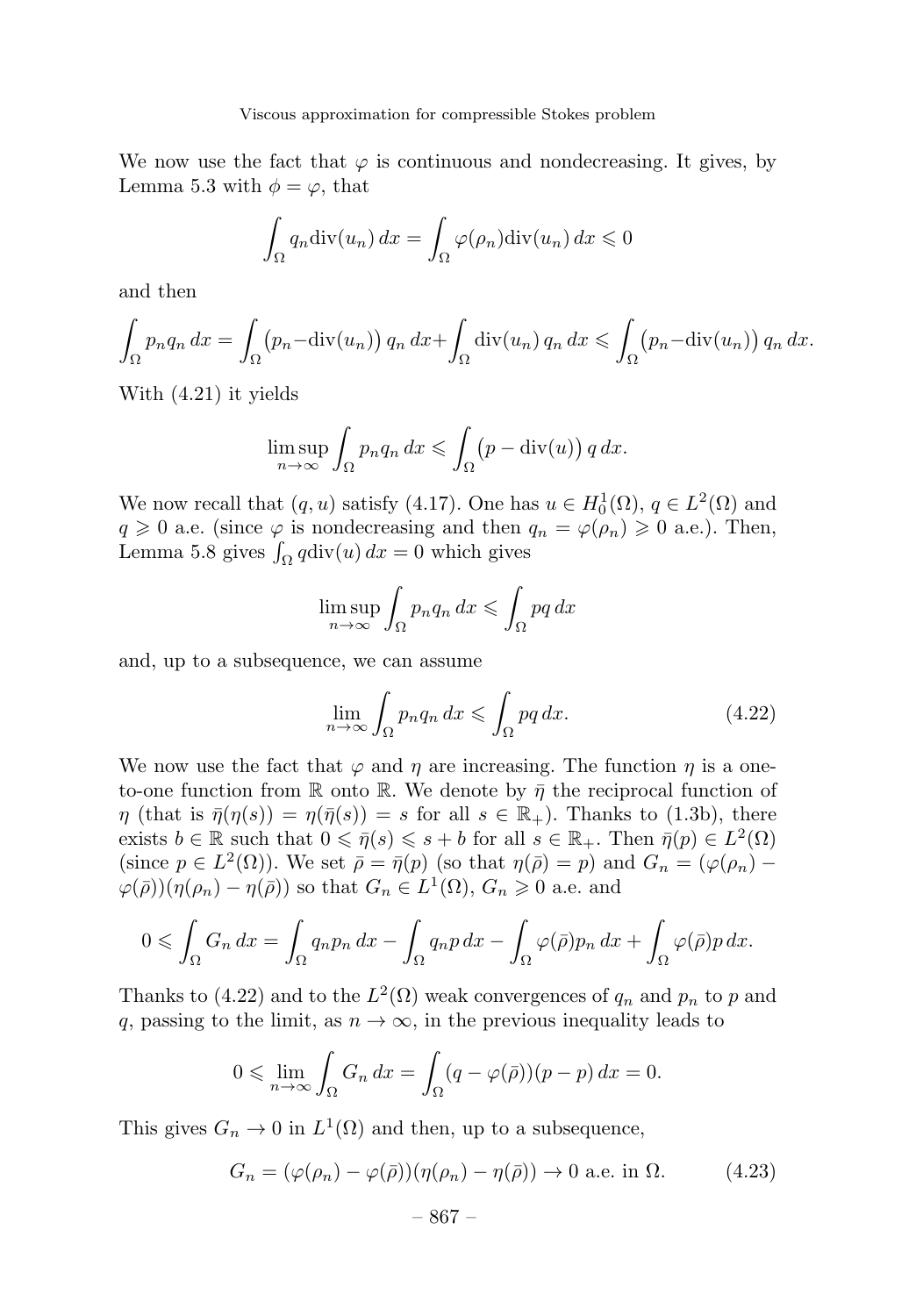#### A. Fettah, T. Gallouët, H. Lakehal

Thanks to the fact that  $\varphi$  and  $\eta$  are increasing, a classical argument by contradiction gives, from (4.23), that  $\rho_n \to \bar{\rho}$  a.e. in  $\Omega$  as  $n \to \infty$  (see, for instance [5]). Since the sequence  $(\rho_n)_{n\in\mathbb{N}}$  is bounded in  $L^2(\Omega)$ , we then conclude that  $\rho_n \to \bar{\rho}$  in  $L^q(\Omega)$  for all  $q < 2$ . But, we already know that  $\rho_n \to \rho$  weakly in  $L^2(\Omega)$  (and therefore weakly in  $L^q(\Omega)$  for  $q \leq 2$ ). Then, the uniqueness of the weak limit gives  $\bar{\rho} = \rho$  a.e.. Therefore, we also obtain that  $q = \varphi(\rho)$  a.e.,  $h = f(\cdot, \rho)$  a.e. and  $p = \eta(\rho)$  a.e. and this proves that  $(u, \rho, \rho)$  is solution of (1.5). This concludes the proof of Theorem 1.3.  $(u, \rho, p)$  is solution of (1.5). This concludes the proof of Theorem 1.3.

The following theorem (Theorem 4.2) is devoted to the important case where  $f(x, \rho) = \overline{f}(x) + g(x)\rho(x)$  and  $\varphi(\rho) = \rho$ . In this case, the hypothesis "*n* is increasing" can be replaced by the weaker hypothesis "*n* is nondecreasing".

THEOREM 4.2. — Let  $M > 0$  and  $\Omega$  be a connected bounded open set of  $\mathbb{R}^N$   $(N \geq 1)$  with a Lipschitz continuous boundary. Assume that  $f(x, \rho) =$  $\bar{f}(x) + g(x)\rho(x)$ , with  $\bar{f} \in L^2(\Omega)^N$  and  $g \in L^{\infty}(\Omega)^N$ . Assume that  $\eta$  satisfy  $(1.3)$  but with  $\eta$  nondecreasing instead of  $\eta$  increasing. Then (1.5) has at least one solution.

 $Proof.$  In order to prove this theorem, there are some minor changes to do in the proof of Theorem 1.3.

In Step 1 of the proof of Theorem 1.3, we have to change the definition of  $\bar{\eta}$  in order to have the estimate on  $p_m$ . We take, for  $\bar{\eta}$ , the reciprocal function of the function  $s \mapsto \eta(s) + s$  (which is one-to-one from  $\mathbb{R}_+$  onto  $\mathbb{R}_+$ , as it is explained in remark 4.1.

In Step 3, since  $\rho_n \to \rho$  weakly in  $L^2(\Omega)$ , as  $n \to \infty$ , the hypotheses on  $\varphi$  and f give  $q = \rho$  and  $h = f(\cdot, \rho)$ . Then it remains only to prove that  $p = \eta(\rho)$ .

Thanks to fact that  $\eta$  is nondecreasing, we now use the Minty-trick. In order to have *η* defined on the whole R, we set  $n(s) = s$  for  $s < 0$ . Let  $\bar{\rho} \in L^2(\Omega)$  such that  $\eta(\bar{\rho}) \in L^2(\Omega)$ . Since  $\rho_n$ ,  $\bar{\rho}$ ,  $\eta(\rho_n)$ ,  $\eta(\bar{\rho}) \in L^2(\Omega)$  one has, for all  $n \in \mathbb{N}^*$ ,

$$
0 \leqslant \int_{\Omega} (\rho_n - \bar{\rho}) (\eta(\rho_n) - \eta(\bar{\rho})) dx = \int_{\Omega} (\rho_n - \bar{\rho}) (p_n - \eta(\bar{\rho})) dx. \tag{4.24}
$$

Thanks to (4.22) and to the  $L^2(\Omega)$  weak convergences of  $\rho_n$  and  $p_n$  to  $\rho$  and p, passing to the limit, as  $n \to \infty$ , in the previous inequality leads to

$$
0 \leqslant \int_{\Omega} (\rho - \bar{\rho})(p - \eta(\bar{\rho})) dx.
$$

– 868 –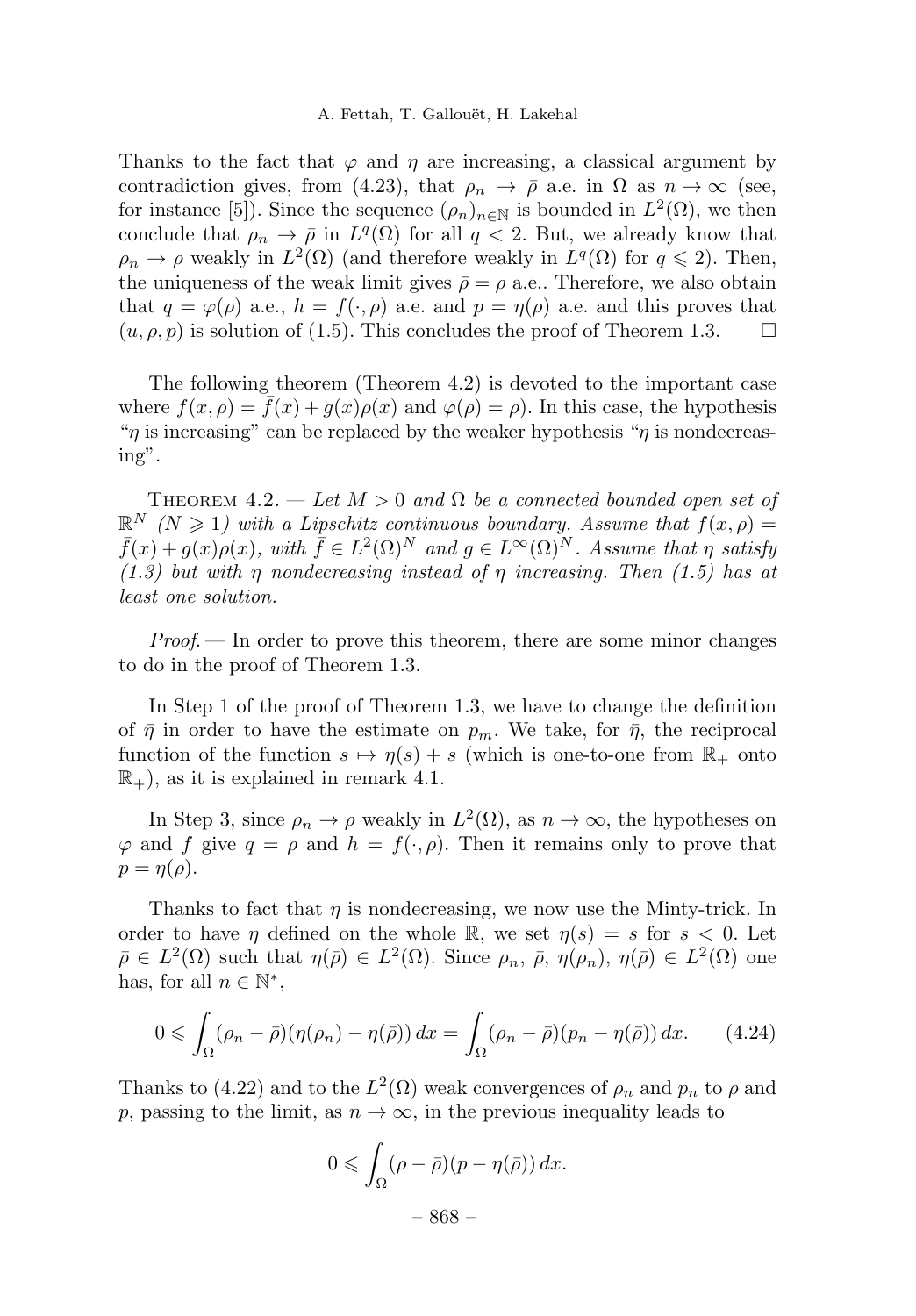which gives also

$$
0 \leqslant \int_{\Omega} (\rho - \bar{\rho})(p + \rho - \eta(\bar{\rho}) - \bar{\rho}) dx, \tag{4.25}
$$

Let  $\bar{\eta}$  be the reciprocal function of the function  $s \mapsto \eta(s) + s$  (which is a one-to-one function from  $\mathbb R$  onto  $\mathbb R$ ). Let  $\bar{p} \in L^2(\Omega)$ . Since  $0 \le \bar{\eta}(s) \le s$  for all  $s \in \mathbb{R}_+$ , one has  $\bar{\eta}(\bar{p}) \in L^2(\Omega)$  and we can take  $\bar{\rho} = \bar{\eta}(\bar{p})$  in (4.25), it yields

$$
0 \leqslant \int_{\Omega} (\rho - \bar{\eta}(\bar{p}))(p + \rho - \bar{p}) dx. \tag{4.26}
$$

Let  $\psi \in C_c^{\infty}(\Omega)$  and  $\epsilon > 0$ . Taking  $\bar{p} = p + \rho + \epsilon \psi$  in (4.26) and letting  $\epsilon \to 0$ leads to, with the Dominated Convergence Theorem,

$$
0\leqslant -\int_\Omega (\rho-\bar\eta(p+\rho))\psi\,dx.
$$

Since  $\psi$  is arbitrary in  $C_c^{\infty}(\Omega)$ , we then conclude that  $\rho = \bar{\eta}(p+\rho)$  a.e. and, finally,  $p = \eta(\rho)$  a.e.. This concludes Theorem 4.2.

#### 5. Some lemmas

LEMMA 5.1. — Let  $\Omega$  be a connected bounded open set of  $\mathbb{R}^N$  ( $N \geq 1$ ) with a Lipschitz continuous boundary. Let  $\omega \subset \Omega$  be a measurable set with positive Lebesgue measure. We define the set  $W_{\omega}$  by:

$$
W_{\omega} = \{ u \in W^{1,1}(\Omega) \text{ such that } u = 0 \text{ a.e. in } \omega \}.
$$

Then there exist C only depending on  $\Omega$  and  $\omega$  such that

$$
||u||_{L^{p}(\Omega)} \leq C|||\nabla u|||_{L^{1}(\Omega)} \text{ for all } u \in W_{\omega} \text{ and for all } 1 \leq p \leq \frac{N}{N-1}.
$$
\n
$$
(5.1)
$$

*Proof.* — Since  $\Omega$  is bounded, we only have to prove (5.1) for  $p = 1^*$  $N/(N-1)$ . With the Sobolev Embedding Theorem, we already know that there exist  $C_1$  only depending on  $\Omega$  such that  $||u||_{L^{1^{\star}}(\Omega)} \leqslant C_1 ||u||_{W^{1,1}(\Omega)}$  for all  $u \in W^{1,1}(\Omega)$ . Then we only have to show that on  $W_\omega$  the  $W^{1,1}$ -norm of u is equivalent to the  $L^1$ -norm of the gradient of u, that is that there exists  $C_2$  only depending on  $\Omega$  and  $\omega$  such that

$$
||u||_{L^{1}(\Omega)} \leqslant C_{2}|||\nabla u|||_{L^{1}(\Omega)} \text{ for all } u \in W_{\omega}.
$$
 (5.2)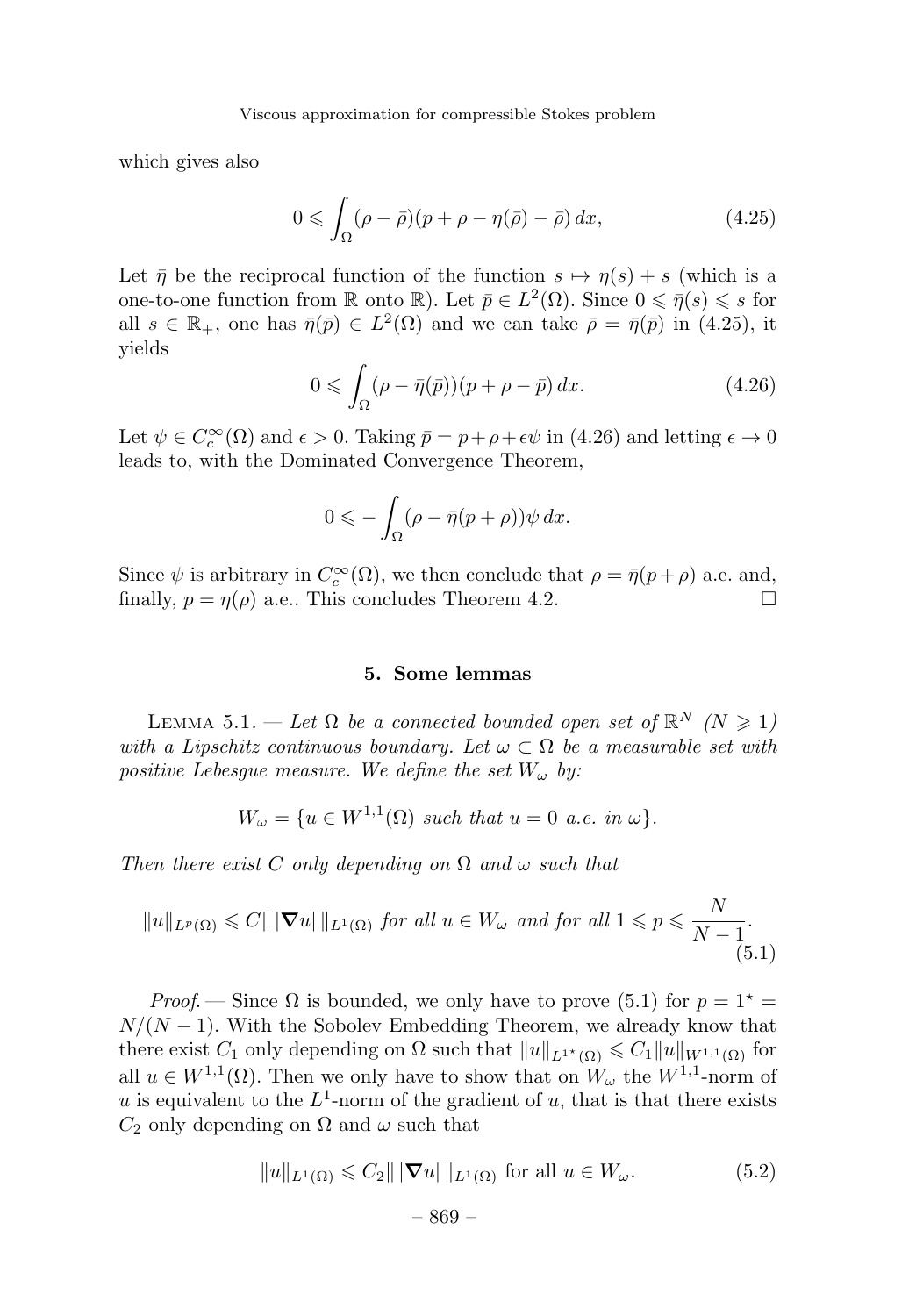In order to prove the existence of  $C_2$  such that (5.2) holds, we argue by contradiction. We assume the existence of a sequence  $(u_n)_{n\in\mathbb{N}^*}$  in  $W_\omega$  such that

 $||u_n||_{L^1(\Omega)} \geqslant n||\nabla u_n||_{L^1(\Omega)}$  for all  $n \in \mathbb{N}^*$ .

Replacing  $u_n$  by  $u_n/\|u_n\|_{L^1(\Omega)}$ , we can assume that  $||u_n||_{L^1(\Omega)} = 1$ . Then,  $(u_n)_{n\in\mathbb{N}^*}$  is bounded in  $W^{1,1}(\Omega)$  and it is relatively compact in  $L^1(\Omega)$  (by Rellich' Theorem). Therefore, we can assume (up to a subsequence) that  $u_n \to u$  in  $L^1(\Omega)$  and a.e..

Furthermore, since

$$
\| |\nabla u_n| \|_{L^1(\Omega)} \leqslant \frac{1}{n},
$$

one has  $\nabla u = 0$  a.e. in  $\Omega$  and, since  $\Omega$  is connected, u is a constant function. Then, the fact that  $u_n = 0$  a.e. in  $\omega$  gives that  $u = 0$  a.e. in  $\omega$ . Therefore  $u =$ 0 a.e. in  $\Omega$ . But, this is impossible since  $u_n \to u$  in  $L^1(\Omega)$  and  $||u_n||_{L^1(\Omega)}=1$ . This concludes the proof of Lemma 5.1.

N.B. It is also possible to prove Lemma 5.1 using the "mean-value" Sobolev Inequality (or also using the Poincaré-Wirtinger Inequality). Actually, there exists  $C_s$  only depending on  $\Omega$  such that for all  $u \in W^{1,1}(\Omega)$  one has, with  $m\lambda_N(\Omega) = \int_{\Omega} u(x) dx$ ,

$$
||u - m||_{L^{1^*}(\Omega)} \leqslant C_s || |\nabla u| ||_{L^1(\Omega)}.
$$

Then, for  $u \in W_\omega$ , since gives

$$
\int_{\Omega\setminus\omega}|u-m|^{1^*}dx+|m|^{1^*}\lambda_N(\omega)\leq C_s^{1^*}\|\left|\nabla u\right|\|_{L^1(\Omega)}^{1^*}.
$$

Then, we have  $|m| \leqslant \frac{C_s}{\lambda_N(\omega)^{1/1^*}} || \nabla u ||_{L^1(\Omega)}$ , and we conclude by using

$$
||u||_{L^{1^{\star}}(\Omega)} \leq ||u-m||_{L^{1^{\star}}(\Omega)} + |m|\lambda_N(\Omega)^{1/1^{\star}} \leq C_s \left(1 + \left(\frac{\lambda_N(\Omega)}{\lambda_N(\omega)}\right)^{1/1^{\star}}\right) || \nabla u|| ||_{L^1(\Omega)}.
$$

LEMMA 5.2. — Let  $\Omega$  be a connected bounded open set of  $\mathbb{R}^N$  (N = 2 or 3) with a Lipschitz continuous boundary. Let  $\varphi$  be a function from  $\mathbb R$  to  $\mathbb R$ satisfying (1.4b) and such that  $\varphi(s) > 0$  if  $s > 0$ . Let  $n \in \mathbb{N}^{\star}, M > 0, u \in$  $H_0^1(\Omega)^N$  and  $\rho \in H^1(\Omega)$  a solution of the following problem:

$$
\int_{\Omega} \varphi(\rho(x))u(x) \cdot \nabla \psi(x) dx - \frac{1}{n} \int_{\Omega} \nabla \rho(x) \cdot \nabla \psi(x) dx = 0 \,\forall \psi \in H^{1}(\Omega),
$$
\n
$$
\int_{\Omega} \rho(x) dx = M.
$$
\n(5.3)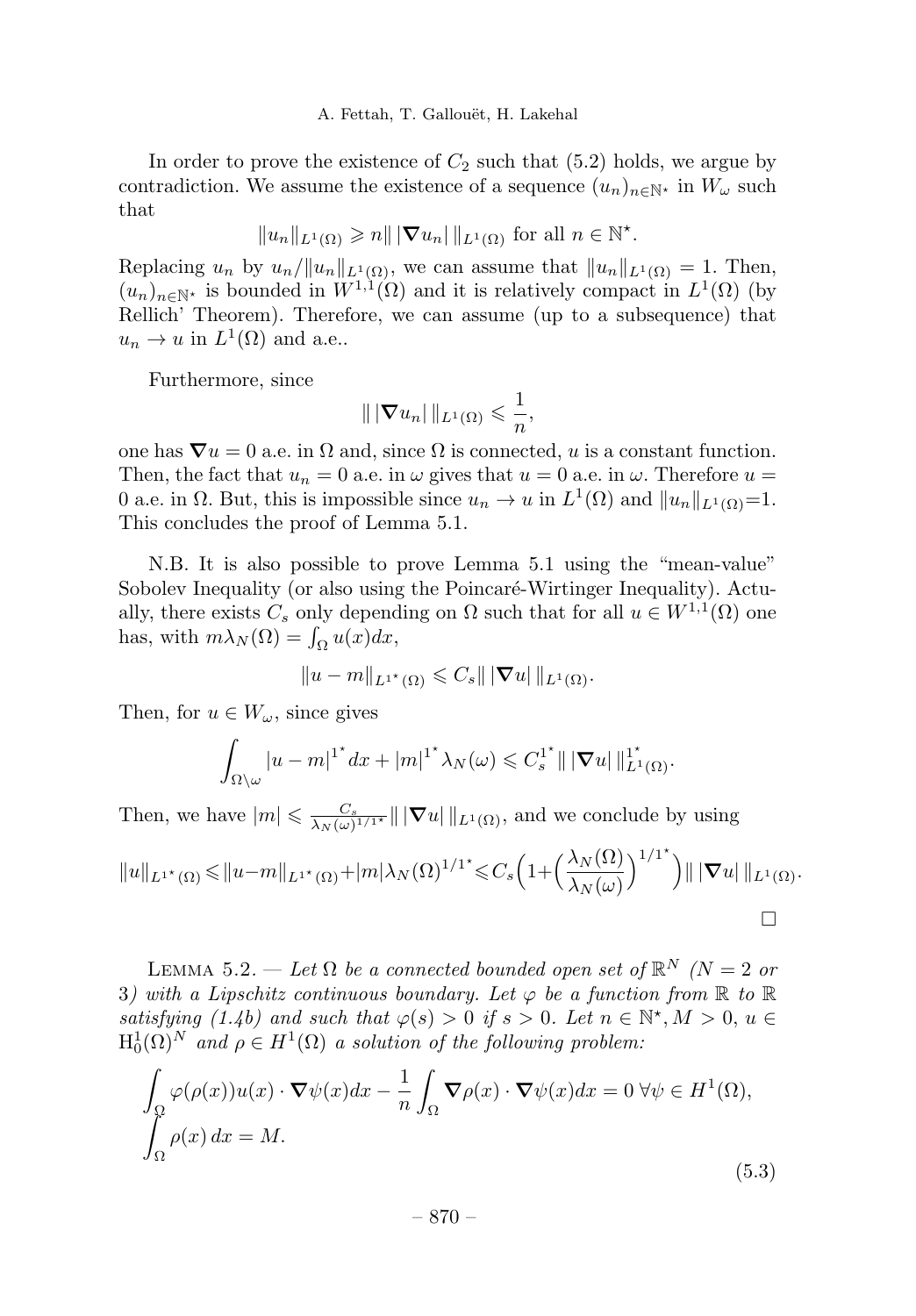Viscous approximation for compressible Stokes problem

Then,  $\rho > 0$  and for  $\Phi \in C^0(\mathbb{R}^+, \mathbb{R})$  nondecreasing such that  $\Phi(0) = 0$ and  $\Phi(\rho) \in L^2(\Omega)$ ,

$$
\int_{\Omega} \Phi(\rho) \text{div}(u) \, dx \leqslant 0 \tag{5.4}
$$

*Proof.* — The positivity of the solution  $\rho$  of (5.3) results from theorem 2.1 .

We now give the proof of (5.4) which is composed of four steps.

Step 1. — Let  $\alpha, \beta, \gamma \in \mathbb{R}^*, \ \beta < \gamma$ . We suppose in this case that  $\Phi$ satisfies the following properties:

$$
\left\{\begin{array}{l} \Phi\in C^1(\mathbb{R}),\text{nondecreasing},\\ \Phi=0\,\text{on}\,]-\infty,\beta],\\ \Phi=\alpha\,\text{on}\,]\gamma,+\infty[.\end{array}\right.
$$

Let  $\Psi$  defined by  $\Psi(s) = \int^s$ 0  $\frac{\Phi'(t)}{\varphi(t)} dt$ .

Taking  $\psi = \Psi \circ \rho \in H^1(\Omega)$  in equation (5.3), that is

$$
\int_{\Omega} \varphi(\rho) u \cdot \nabla \psi \, dx - \frac{1}{n} \int_{\Omega} \nabla \rho \cdot \nabla \psi \, dx = 0,
$$

we obtain

$$
\int_{\Omega} u \cdot \Phi'(\rho) \nabla \rho \, dx - \frac{1}{n} \int_{\Omega} |\nabla \rho|^2 \frac{\Phi'(\rho)}{\varphi(\rho)} \, dx = 0
$$

Using the fact that the function  $\Phi$  is nondecreasing and  $\rho > 0$ , we get

$$
\int_{\Omega} u \, \Phi'(\rho) \nabla \rho \, dx \geqslant 0
$$

and then since  $u \in H_0^1(\Omega)^d$ ,

$$
\int_{\Omega} \Phi(\rho) \mathrm{div}(u) \, dx \leqslant 0.
$$

Step 2. – In this step, we also have  $\alpha, \beta, \gamma \in \mathbb{R}^*_+, \beta < a$  and we take  $\Phi$ satisfying

$$
\begin{cases} \n\Phi \in C^{0}(\mathbb{R}), \text{nondecreasing}, \\ \n\Phi = 0 \text{ on } ] - \infty, \beta], \\ \n\Phi = \alpha \text{ on } [\gamma, +\infty[. \n\end{cases}
$$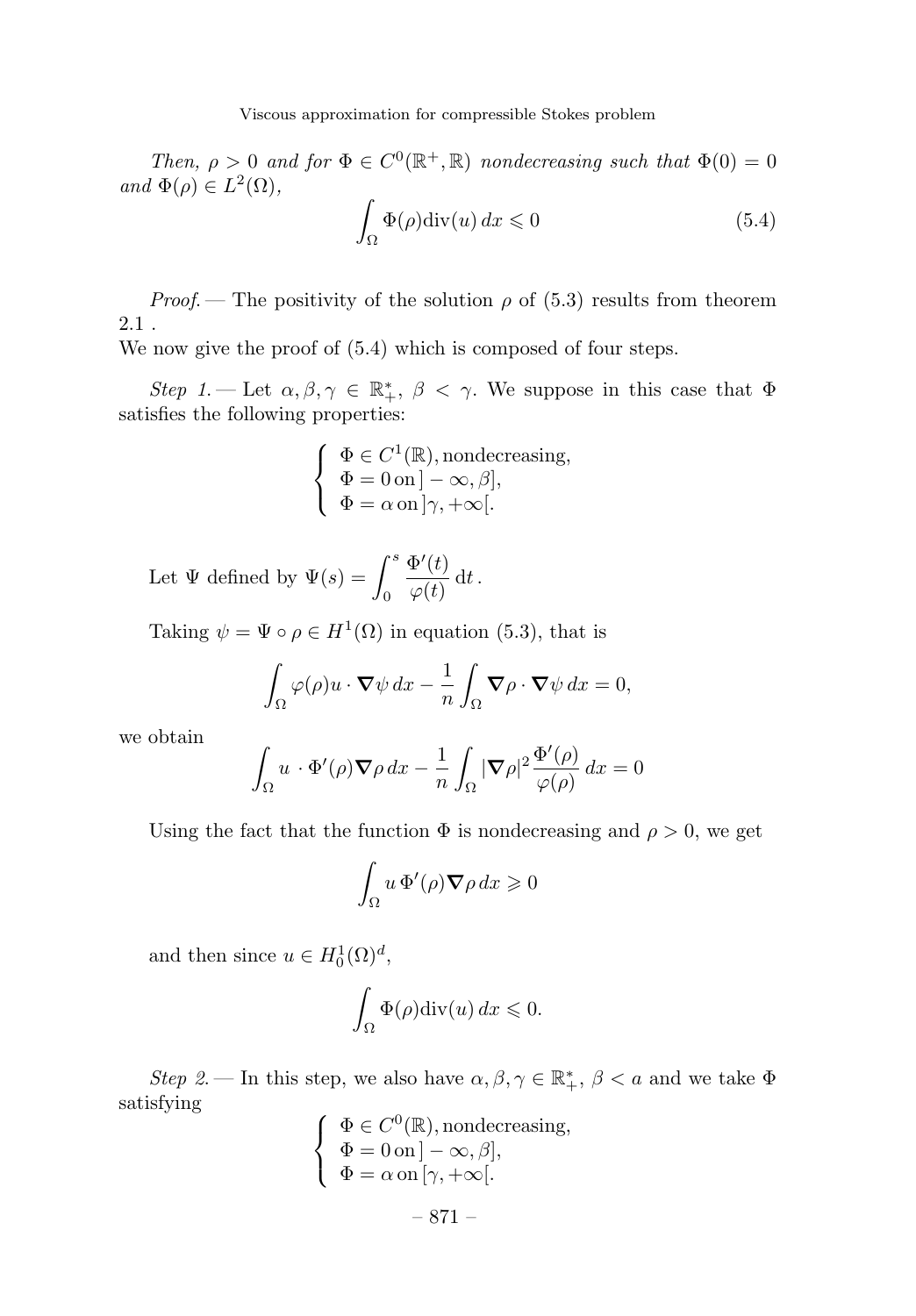Let  $(\alpha_m)_{m\in\mathbb{N}^*} \in C_c^{\infty}(\mathbb{R})$  be a sequence of mollifiers, that is  $\alpha_m(s)$  $m \alpha(ms)$  (for  $s \in \mathbb{R}$ ,  $m \in \mathbb{N}^*$ ),  $\alpha \in C_c^{\infty}(\mathbb{R}, \mathbb{R}_+)$ ,  $\alpha(s) = 0$  if  $|s| \geq 1$  and  $\int_{\mathbb{R}} \alpha \, dx = 1.$ 

Let  $\Phi_m = \Phi * \alpha_m$ . We then get by Step 1, if  $1/m < \beta$ 

$$
\int_{\Omega} \Phi_m(\rho) \mathrm{div}(u) \, dx \leqslant 0
$$

and then using the fact that

$$
\Phi_m \to \Phi \text{ a.e in } \mathbb{R}
$$

and

$$
\|\Phi_m\|_{L^{\infty}} \leq \|\Phi\|_{L^{\infty}} \|\alpha_m\|_{L^1} = \|\Phi\|_{L^{\infty}}
$$

we thus get applying the Dominated Convergence Theorem, as  $m \to +\infty$ ,

$$
\int_{\Omega} \Phi(\rho) \mathrm{div}(u) \, dx \leqslant 0.
$$

Step 3.— In this step we take  $\alpha, \gamma \in \mathbb{R}_+^{\star}$  and  $\Phi$  satisfying

$$
\left\{ \begin{array}{l} \Phi \in C^0(\mathbb{R}), \text{nondecreasing}, \\ \Phi = 0 \,\text{on} \, ] - \infty, 0 ] \\ \Phi = \alpha \,\text{on} \, [a, + \infty[ . \end{array} \right.
$$

Let  $\beta > 0$  and  $\Phi_{\beta}$  defined by  $\Phi_{\beta}(x) = \Phi(x - \beta)$  so that  $\Phi_{\beta} = 0$  on | –  $\infty, \beta$ . Then by Step 2 we get

$$
\int_{\Omega} \Phi_{\eta}(\rho) \mathrm{div}(u) \, dx \leqslant 0
$$

Finally, applying the Dominated Convergence Theorem, we get as  $\beta \to 0$ 

$$
\int_{\Omega} \Phi(\rho) \text{div}(u) \, dx \leqslant 0 \tag{5.5}
$$

Step  $4$ . — In this step we take  $\Phi$  satisfying

$$
\begin{cases}\n\Phi \in C^{0}(\mathbb{R}), \text{nondecreasing}, \\
\Phi(0) = 0, \\
\Phi(\rho) \in L^{2}(\Omega).\n\end{cases}
$$
\n
$$
- 872 -
$$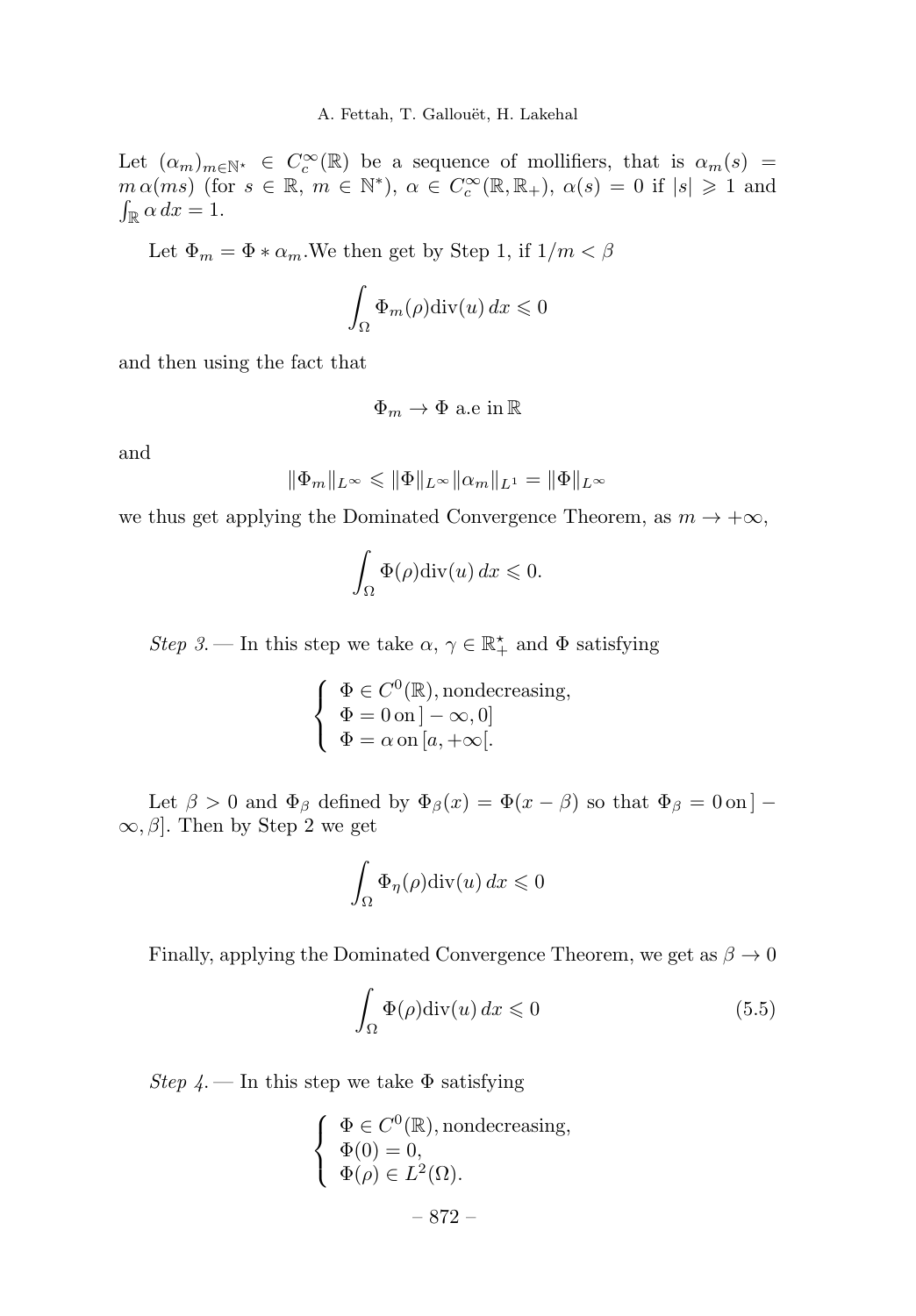Let  $n \in \mathbb{N}^*$  we define  $\Phi_n$  by  $\Phi_n(s) = \min(n, \Phi(s^+))$  where  $s^+ = \max(0, s)$ . By Step 3 we have

$$
\int_{\Omega} \Phi_n(\rho) \mathrm{div}(u) \, dx \leqslant 0.
$$

Since  $\rho > 0$  and  $\Phi(\rho) \in L^2(\Omega)$ , applying the Dominated Convergence Theorem we pass to the limit as  $n \to +\infty$  and we get

$$
\int_{\Omega} \Phi(\rho) \mathrm{div}(u) \, dx \leqslant 0.
$$

 $\Box$ 

The following lemma is well-known.A simple proof of this result is given in [2].

LEMMA 5.3. — Let  $\Omega$  be a bounded open subset of  $\mathbb{R}^N$  ( $N \geq 1$ ) with a Lipschitz continuous boundary. Let  $q \in L^2(\Omega)$  such that  $\int_{\Omega} q \, dx = 0$ . Then, there exists  $w \in H_0^1(\Omega)^N$  such that  $\text{div}(w) = q$  a.e. in  $\Omega$  and  $||w||_{H_0^1(\Omega)^N} \leq$  $C_d ||q||_{L^2(\Omega)}$  where  $C_d$  only depends on  $\Omega$ .

LEMMA 5.4. — Let  $\Omega$  be a bounded set of  $\mathbb{R}^N(N \geq 1)$  and  $p \in L^2(\Omega)$ ,  $p \geqslant 0$  a.e.. We assume that there exist  $0 \leqslant a < 1$  and  $b \in \mathbb{R}$  such that

$$
||p - m||_{L^2(\Omega)} = a||p||_{L^2(\Omega)} + b,
$$

where  $m$  is the mean value of  $p$ . Furthermore, we assume that there exist  $A \in \mathbb{R}$  and a continuous function  $\theta$  from  $\mathbb{R}^+$  to  $\mathbb{R}^+$  such that  $\int_{\Omega} \theta(p) dx \leqslant A$ and  $\lim_{s\to+\infty}\theta(s)=+\infty$ . Then, there exists C only depending on  $\Omega$ , a, b, A and  $\theta$  such that

$$
||p||_{L^2(\Omega)} \leqslant C.
$$

The proof of Lemma 5.4 is in [7].

LEMMA 5.5. — Let  $\Omega$  be a bounded open set of  $\mathbb{R}^N$  and  $q \in L^2(\Omega)$ . Then, there exists  $v \in H^1(\Omega)^N$  such that  $\text{div}(v) = q$  a.e. in  $\Omega$ ,  $\text{curl}(v) = 0$  a.e. in  $\Omega$  and  $||v||_{\mathrm{H}^1(\Omega)^N} \leqslant C||q||_{\mathrm{L}^2(\Omega)}$  where C only depends on  $\Omega$ .

 $Proof$  – This lemma is very classical. For instance, it is possible to take  $v = \nabla w$  where  $w \in H_0^1(\Omega)$  is the weak solution of  $\Delta w = q$  in a ball  $B$ containing  $\Omega$  (see, for instance, [5]).

DEFINITION 5.6. — Let  $\Omega$  be a subset of  $\mathbb{R}^N$ . A sequence  $(F_n)_{n\in\mathbb{N}}\subset$  $L^1(\Omega)$  is said equi-integrable if

$$
\lim_{\lambda_N(A)\to 0} \int_A |F_n| \, dx = 0, \text{ uniformly with respect to } n \in \mathbb{N},
$$

– 873 –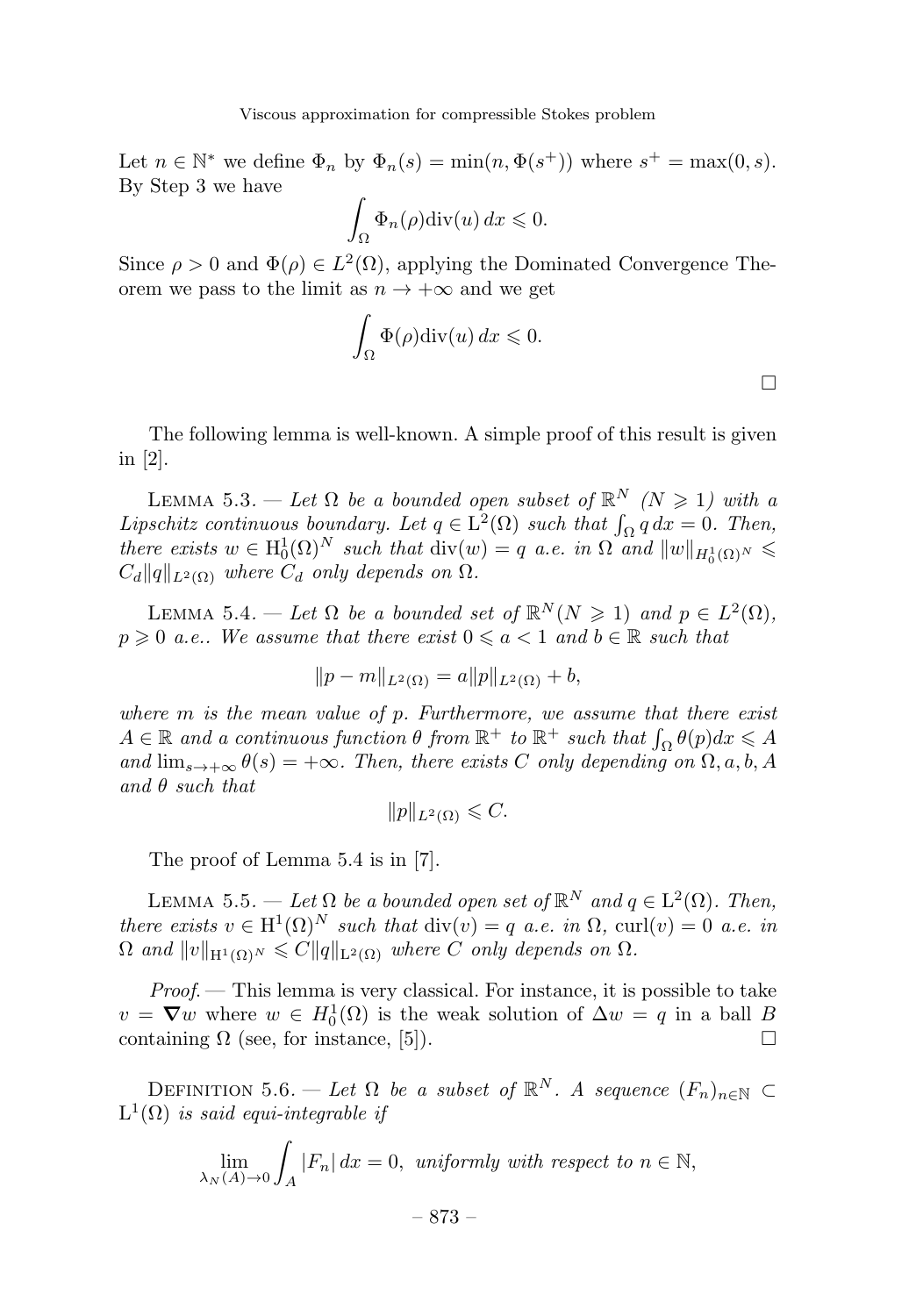where  $\lambda_N(A)$  denotes the N−dimensional Lebesgue measure of the Borelian subset  $A \subset \Omega$ .

LEMMA 5.7. — Let  $\Omega$  be a bounded open subset of  $\mathbb{R}^N$ . Let  $(F_n)_{n\in\mathbb{N}}\subset$  $L^1(\Omega)$  be an equi-integrable sequence, and F be a function of  $L^1(\Omega)$ . We assume that:

$$
\lim_{n \to \infty} \int_{\Omega} F_n \varphi \, dx = \int_{\Omega} F \varphi \, dx \text{ for all } \varphi \in C_c^{\infty}(\Omega). \tag{5.6}
$$

Then

$$
\lim_{n \to \infty} \int_{\Omega} F_n \, dx = \int_{\Omega} F \, dx.
$$

Lemma 5.7 is well-known. A proof is given, for instance, in [5].

LEMMA 5.8. — Let  $\Omega$  be a bounded open subset of  $\mathbb{R}^N$ . Let  $q \in L^2(\Omega)$ ,  $q \geqslant 0$  a.e. in  $\Omega$  and  $u \in H_0^1(\Omega)^N$ . Assume that  $(q, u)$  satisfies:

$$
\int_{\Omega} q u \cdot \nabla \psi dx = 0 \text{ for all } \psi \in W^{1,\infty}(\Omega). \tag{5.7}
$$

Then,

$$
\int_{\Omega} q \operatorname{div}(u) dx = 0. \tag{5.8}
$$

See [5] for a proof of Lemma 5.8.

#### Bibliography

- [1] Bijl (H.) and Wesseling (P.). —A unified method for computing incompressible and compressible ows in boundary-fitted coordinates. J. Comput. Phys.,  $141(2)$ , p. 153-173 (1998).
- [2] BRAMBLE  $(J. H.)$   $\longrightarrow$  A proof of the inf-sup condition for the Stokes equations on Lipschitz domains, Mathematical Models and Methods in Applied Sciences, 13, p. 361-371 (2003).
- [3] BŘEZINA (J.), NOVOTNÝ (A.). On Weak Solutions of Steady Navier-Stokes Equations for Monatomic Gas, Comment. Math. Univ. Carolin. 49, p. 611-632 (2008).
- [4] DRONIOU (J.), VAZQUEZ (J. L.). Noncoercive convection-diffusion elliptic problems with Neumann boundary conditions, Calc. Var. Partial Differential Equations 34, no. 4, p. 413-434 (2009).
- [5] EYMARD (R.), GALLOUET (T.), HERBIN (R.), LATCHÉ (J.-C.). A convergent finite element-finite volume scheme for the compressible Stokes problem. Part II: the isentropic case. Math. Comp. 79, no. 270, p. 649-675 (2010).